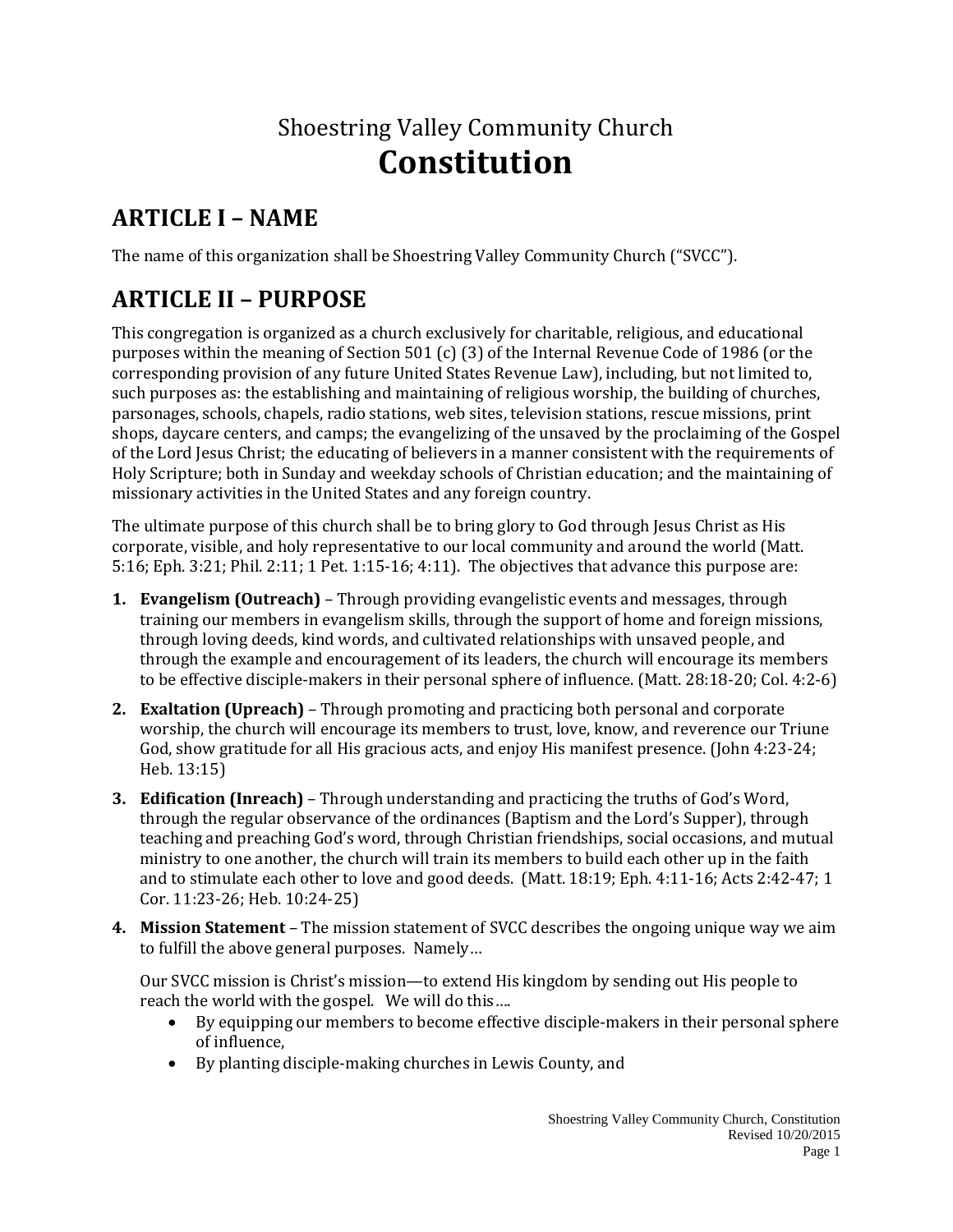- By raising up, training, and sending out our people to reach the unreached nations of the earth.
- **5. Vision Statement** -- The vision statement of SVCC describes the kind of culture we aim to create, our unique identity. Namely…

SVCC has a vision to minister three realities near and far. We aim to be a place:

- Where sin-prone, sin-bound people regularly experience God's grace, so that they might be saved and eagerly grow in Christ;
- Where "grace-loved" people are trained to apply relevant biblical truth, so that grace rebuilds lost foundations of spiritual, personal, family, and community life;
- Where "grace-loved" and "truth-trained" people gratefully pass along the good things they've received, so that the chain of grace continues unbroken.

# **ARTICLE III - STATEMENT OF FAITH**

### **1. The Bible**

- **A**. We believe the Bible alone is God's Word, uniquely authored (inspired) by God through human writers*. (Acts 1:16; 3:18; 1 Pet. 1:11; 2 Pet. 1:20-21; Ex. 17:14; 24:4; 34:27; Num. 33:2; Jer. 1:9-10; Isa. 55:11; Ezek. 3:10-11).*
- **B.** We believe God's authorship extends equally and fully to the whole Bible and every word in it. *(Matt. 5:17-18; Luke 24:44-46; John 14:26; 16:13-15; 1 Cor. 2:13; Heb. 1:1-2; 2 Tim. 3:15-17; 2 Pet. 3:15-16)*
- **C.** We believe the Bible is without error in the original writings *(John 10:35; 17:3, 17; Luke 16:17; Titus 1:2; Ps. 12:6; 119:89; Matt. 5:17; 22:31-32; 24:35; Isa. 40:8*).
- **D.** We believe God safeguards the meaning of the Bible though the centuries so that the Bible we read today is God's Word *(Josh. 1:8; 2 Kings 22:8-13; Neh. 8:1; Matt. 26:14; Luke 21:33).*
- **E.** We believe the Bible is the final (supreme) authority for faith and life, and all human traditions, experiences, emotions, and ideas are judged by God's Word and must conform to its teachings to be judged true *(Matt. 4:4; Mark 7:6-13; 1 John 4:1-3; Col. 1:18-20; 2:4-5).*
- **F.** We believe everything necessary for salvation, faith and life is clearly revealed in the Bible *(Deut. 30:11-14; Ps. 19:7-8; John 10:35; 20:30-31; 2 Tim. 3:15-17).*
- **G.** We believe humble submission to the Lord is a precondition for understanding the Bible, and knowing the Bible is indispensable to living a truly Christian life *(1 Cor. 2:14; 2 Pet. 3:16; Col. 1:9-10; 3:16; Rom. 15:4; Heb. 4:12).*
- **H.** We believe every believer has both the privilege and the duty to interpret the Bible correctly *(Acts 17:11; 2 Tim. 2:15; Rom. 10:6-18)*.
- **I.** We believe there is one correct interpretation of a verse based on the literal meaning of its words, the context where it is found, and the teaching of other passages *(Ezra 7:10; Neh. 8:7- 8; Matt. 22:29-32; Luke 24:25-27, 32, 44-45; Gal. 3:16).*
- **J.** We believe this one correct interpretation, i.e. the truth, has many valid life applications that the Spirit helps obedient believers to understand and practice *(1 John 2:27; 1 Cor. 2:12-16).*
- **K.** We believe the Bible is a finished document, voiding all present day claims to authoritative, prophetic pronouncements and extra-biblical revelations *(Jude 3; 1 Cor. 13:10; Ps. 119:89; Rev. 22:18-19; Prov. 30:6; Deut. 4:2).*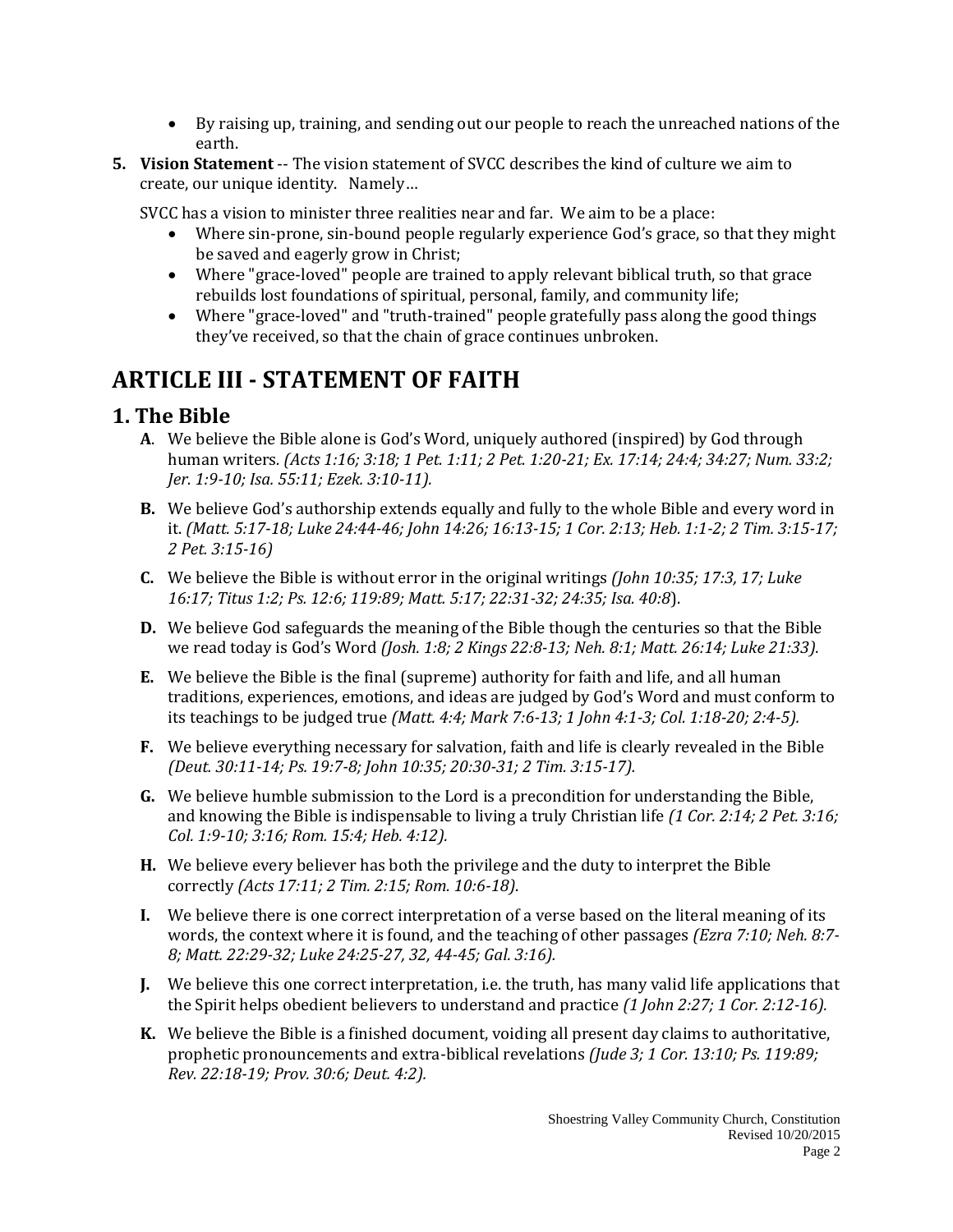### **2. The Triune God**

We believe in the one God, eternally existing in three Persons—Father, Son, and Holy Spirit—who are co-eternal in being, co-identical in nature, co-equal in power and glory, and who thus share the same attributes and perfections. The Triune God is complete in and of Himself, is abounding in all goodness, and performs all His deeds out of the overflow of His inexhaustible fullness and shared joy. He is eternal, holy, merciful, loving, just, changeless, omnipotent, omniscient, omnipresent and concerned with all men. *(Ex. 3:14; Deut. 4:35, 39; 6:4; Ps.110:1-3; Dan 4:34-35; Matt. 3:15-17; 28:19; John 1:1, 14; 8:24, 58; 10:30; 17:4-5; Acts 5:3-4, 9; 16:6-7; 20:23, 28; 1 Cor. 8:6; 2 Cor. 13:14; Col. 1:15-19; Heb. 1:3, 6-13; James 2:19; Rev. 5:1-13)*

#### **A. God the Father-- The First Person**

We believe God the Father is the source of all things, the ultimate Sovereign who governs the universe according to His perfect plans, and the One whose love sent His only begotten Son to provide the gift of salvation to the world. His nature can also be seen in creation, in calling and caring for Israel, and in the perfect fulfillment of all His promises and plans. *(Gen. 1:1;12:1-3; Ex. 3:14; 34:6-7; Ps. 19:1; 33:11; 90:2; 115:3; 139; Isa. 41:4, 21-26; 43:13; 44:6-7; 45:21-22; 46:8-11; 48:3-7; Matt. 6:9-13; John 3:16; 5:26; Acts 15:16-18; Rom 11:36; Gal. 4:4-7; Eph. 1:3-5)*

#### **B. God the Son-- The Second Person**

- **i**. We believe the Lord Jesus Christ, the eternal Son of God and agent of creation, became man without ceasing to be God. *(Isa. 9:6; Mic. 5:2; John 1:1-6, 14; 8:23-24; 17:5; Matt. 1:23; Phil. 2:5-11; 1 John 1:1-4)*
- **ii.** We believe He was conceived by the Holy Spirit and born of the Virgin Mary, in order that He might reveal God to us and redeem sinful humanity. *(Isa. 7:14; Matt. 1:18-25; Luke 1:35; John 12:45; 14:9;Col. 1:15; 2:9; Heb. 1:3)*
- **iii.** We believe the Lord Jesus Christ died on the cross for all mankind, stood in our place as a righteous substitute, took the full force of God's anger towards our sin, and offered a payment that completely satisfied all of God's just judgments against us. *(Rom. 3:21-26; 5:1; 8:1; 2 Cor. 5:21; Eph. 1:7; Heb. 2:9; 7:25-27; 9:26; 10:10, 12, 14; 1 Pet. 2:24; 3:18; 1 John 4:10)*
- **iv.** We believe His atoning sacrifice has enough value to redeem every person and enough power to justify everyone who trusts in Christ alone for eternal life. *(John 1:29; 3:16; Rom. 3:24-25; 1 Tim. 4:10; 1 John 2:1-2; 4:14)*
- **v.** We believe in the literal, physical resurrection of Jesus Christ from the dead. *(Luke 24:36-43; John 20:19-29; Acts 1:9-10; 2:32; 3:15; 10:40-42; 1 Cor.15:4-8, 12-20; Rev. 1:18)*
- **vi.** We believe the Lord Jesus Christ ascended to heaven, and is now exalted at the right hand of God, where He ministers as our high priest, praying friend, and defense attorney. *(Rom. 8:34; Eph. 1:20; Col. 3:1; 1 Tim 2:5-6; Heb.1: 3; 4:14-16; 8:6; 12:2; 1 John 2:1)*

#### **C. God the Holy Spirit-- The Third Person**

- **i.** We believe the Holy Spirit is a Person with mind, will, and emotions. (*Acts 5:3-4, 9, 32; 16:6-7; 20:23, 28; Eph. 4:30)*
- **ii.** We believe the Spirit was active in creation and with men in the Old Testament period- indwelling them temporarily to perform mighty acts or reveal truth. *(Gen. 1:2; Num. 11:25-29; Judges 14:19; 15:14; 16:20, 28-31; 1 Sam. 10:6; 16:4; 2 Kings 3:15-18; Ps. 51:11)*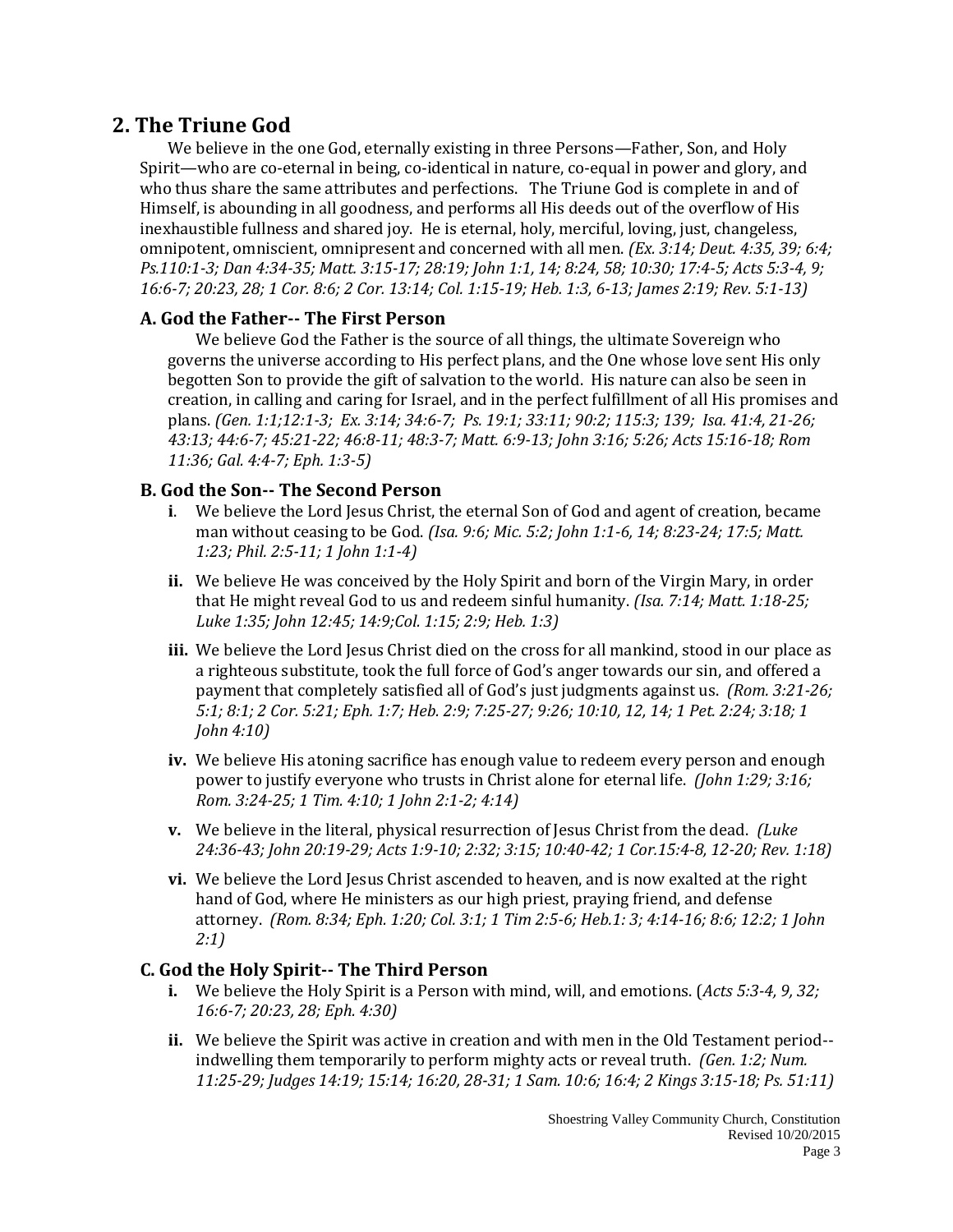- **iii.** We believe the Spirit presently convicts the world of sin, righteousness, and judgment. *(John 16:8-11; Rom. 8:16; Heb. 2:4; 1 John 5:11-13)*
- **iv.** We believe the Holy Spirit immediately imparts life to the person trusting in Christ- immersing them into the body of Christ, forever indwelling them, and marking them out as reserved for the day of redemption. *(Acts 15:8-9; Titus 3:5-7; 1 Cor. 6:9-11; 1 Cor. 12:13; Rom. 8:9-11, 15-16; 1 Cor. 3:16-17; Eph. 1:13-14; 4:30; 2 Cor. 1:22; 5:5)*
- **v.** We believe the Holy Spirit is the divine teacher who uses the Word of God to guide believers into conformity with Christ's person and will. *(John 14:16-17, 26; 15:26; 16:13; 1 Cor. 2:12-16; Rom. 12:2; 2 Cor. 3:17-18; Gal. 5:22-23; Eph. 5:17-18)*
- **vi.** We believe it is the privilege and duty of every believer to yield to the moment-bymoment control of the Holy Spirit. *(Gal. 5:16; 6:8; Eph. 4:30; 5:18-20; Rom. 8:6-7)*
- **vii.** We believe the Holy Spirit freely bestows at least one spiritual gift on every believer, enabling them to build up other Christians in their faith*. (1 Cor. 12:7-11; Rom. 12:4-8; 1 Pet. 4:10-11)*
- **viii.** We believe the sign gifts of the Holy Spirit (divine revelations, speaking in tongues, interpretation of tongues, and miracle-workers) are of a temporary, foundational nature— being superseded by the completed and perfect revelation of God in the Bible. Such gifts are given to the church as a supernatural witness in times and places where no such witness through the Word exists, proving that the new gospel message is truth from God and must be accepted in order to be saved. *(Acts 2:4-6, 33; 3:12-13, 16; 4:9-12; 5:14-15; 7:8; 8:13, 25; 13:12; 14:3; 19:11-12; Rom. 15:18-19; 1 Cor. 13:9-10; 14:20-22; 2 Cor. 12:12; Eph. 2:20; 3:5; 4:11; Heb. 2:3-4)*

### **3. Man and Sin**

- **A.** We believe God, by a direct act, created man in His own image and likeness that we might know Him and enjoy Him forever. *(Gen. 1:26-27; 2:7; Gen. 9:6; 1 Cor. 11:7; Eph. 4:24; Jam. 3:9)*
- **B.** We believe Adam, the first man, sinned against God. *(Gen. 3:1-13)*
- **C.** We believe Adam's sin was transmitted to the whole human race so that all people inherit a sin nature and are born alienated from God. *(Gen. 3:14-19; Rom. 5:12-19; Eph. 2:1-3; Ps. 51:5; 58:3)*
- **D.** We believe the essence of sin is an enthronement of self at God's expense. *(Gen. 3:5; Job 1:9- 11; 2:4-5; Isa. 1:12-22; 14:13-14; Luke 4:1-13; Matt. 16:23; John 5:44)* 
	- **i**. It is lawlessness, living as one pleases in disregard of what God is like or what He says in His Word. *(1 John 3:4; Deut.12:8; Judges 17:6; 21:25; 1 Sam. 15:23; Ps. 32:1; Matt. 7:23; 2 Cor. 6:14; 1 Tim. 1:9)*
	- **ii.** It is unrighteousness, doing what is wrong by God's standards and/or failing to do what is right. *(James 3:2; 4:17; 1 John 5:17)*
	- **iii.** It is ingratitude, withholding thanks from God for His many good gifts and choosing instead to accuse Him of withholding good things from us*. (Rom. 1:21-22; 2:4; James 1:17-18; Jude 14-16; Job 40:2)*
	- **iv.** It is unbelief, choosing to rely on oneself or other gods instead of depending on God alone, and viewing Him as not wholly good and therefore unworthy of one's trust. *(2 Kings 17:14-15; Jer. 2:13; Rom. 1:23-25; 14:23; James 1:6-8; Heb. 3:12-19; 11:6)*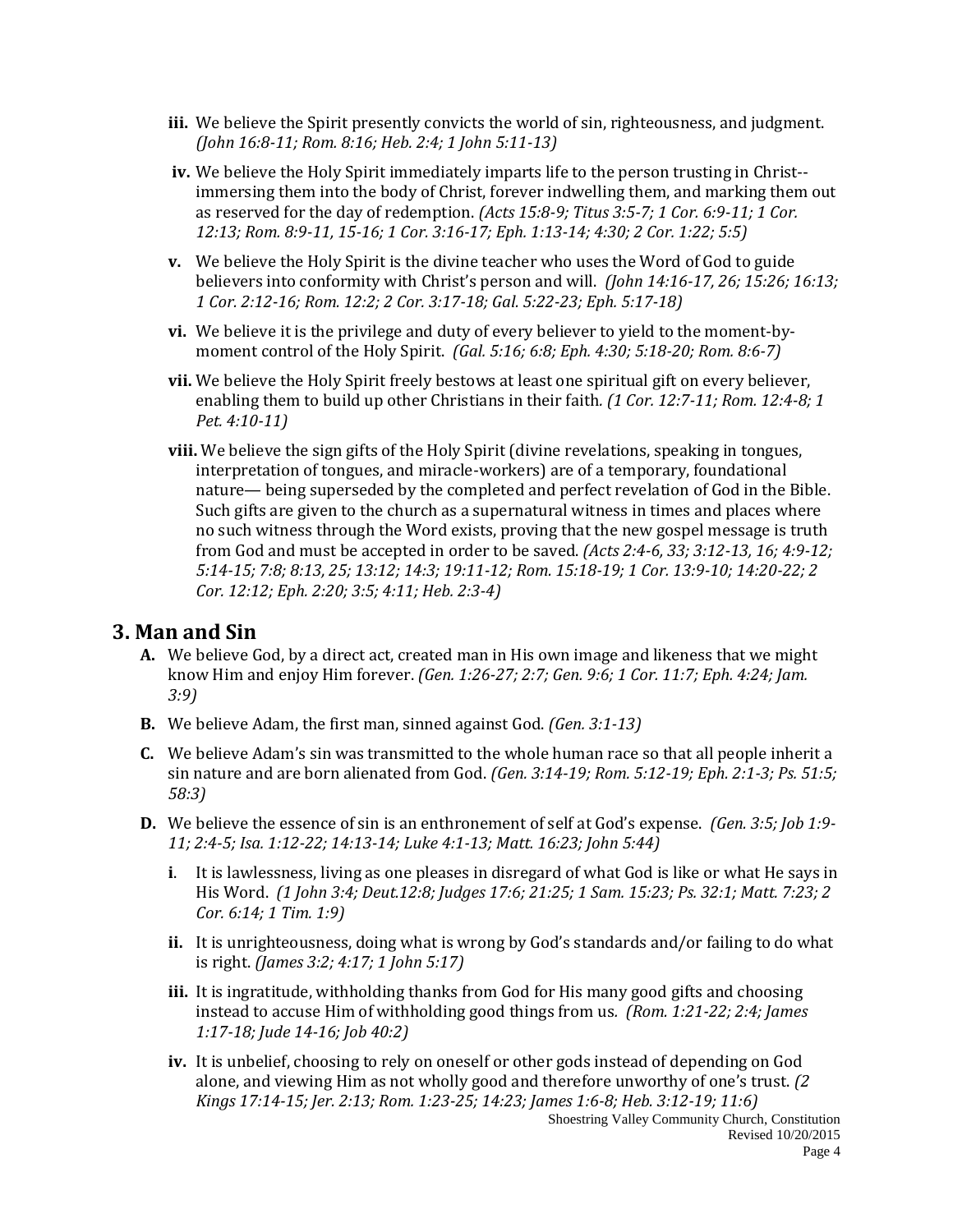- **E.** We believe all people are guilty of personal sin, are without excuse, merit God's wrath, and therefore are subject to physical, spiritual, and eternal death (Hell). *(Prov. 20:9; 1 Kings 8:46; Job 14:4; Eccl. 7:20; Rom. 1:20; 2:1-11; 6:23; Eph. 2:1-3; 1 John 1:8-10; Ps. 11:6; Isa. 66:24; Mark 9:42-49; 2 Thess. 1:6-9; Rev. 20:11-15)*
- **F.** We believe the corruption of sin affects the entire person-- mind, will, and emotions -- to the point where man is utterly unable to remedy his lost condition by reforming himself. *(Job 14:4; Jer. 13:23; 17:9; Mark 7:21-22; John 8:34; Rom. 3:1-24; 7:7-11; 1 John 2:11-13)*
- **G.** In a fallen world, however, God has made provision for victims of unjust divorces to have a new life. When an unbelieving spouse divorces their Christian partner or when divorce happens because one spouse is sexually unfaithful to the other, God grants the right of remarriage to the victim of sinful conduct. *(1 Cor. 7:15-16; Matt. 5:21-32; 19:9)*
- **H.** In all other cases, divorce is forbidden and the right to remarry with God's approval is forfeited. *(1 Cor. 7:10-14; Matt. 19:9; Luke 16:18)*

### **4. Salvation**

- **A.** We believe salvation is God's rescuing us from the power and effects of sin. It is a free and generous gift given to undeserving people by an unimaginably generous God*. (Eph. 2:1-9; Titus 3:2-7; John 1:12-13; 3:16-18; Rom. 5:8-10,15-17; 6:23)*
- **B.** We believe salvation is received by personal faith in the Lord Jesus Christ, whose shed blood purchased our deliverance from sin's penalty, power, and presence. *(John 20:30-31; Rom. 1:18; 3:22; 4:5; 10:9-10; Acts 16:31; Col. 1:13-14; 2:13-14; 1 Thess 5:9)*
- **C.** We believe God chooses each believer for salvation before the foundation of the world, enabling him to believe through the Holy Spirit. *(Rom. 8:29-30; Eph. 1:4-6; 2 Thess 2:13; 2 Tim. 1:9; 2:10; John 6:29; Acts 13:48; 16:14)*
- **D.** We believe God imparts the divine nature and divine life at the moment of faith to each believer by a supernatural work of the Holy Spirit*. (2 Cor. 4:10-11; 5:17; 13:5; Gal. 2:20; Eph. 2:5; Col. 2:13; 1 John 3:9; 5:11-13; 2 Pet.1:4)*
- **E.** We believe God fully and finally forgives each believer, forever removing all our sins and placing them upon Christ at His cross. *(Ps. 103:12; Isa. 38:17; 43:25; Mic. 7:19; John 19:30; Acts 3:19; 13:38; Eph. 1:7; 4:32; Col. 1:14; 2:13-14; Rev. 1:5)*
- **F.** We believe God has reconciled believers to Himself. Christ experienced the estrangement, hostility, and punishment we deserved, removing all offense and establishing peace between God and us. *(Rom. 5:1, 11; 8:1, 31-39; 2 Cor. 5:18-19; Eph. 2:13-18; Col. 1:20; Heb. 2:17; 1 John 2:2, 4:10)*
- **G.** We believe God declares each believer righteous in His sight. All of Christ's righteousness is credited to his account the very moment he believes. *(Rom. 3:21-26; 5:1; 8:1, 33-39; 2 Cor. 5:21; Gal. 2:16; Phil. 3:9)*
- **H.** We believe God cleanses believers from all the filth and shame of sin, setting them apart for Himself upon salvation and making them saints (holy-ones)*. (Acts 15:9; 1 Cor. 1:2; 6:9-11; 1 Thess. 5:23; 2 Thess. 2:13; 1 Pet. 1:3; Titus 3:5-6; 1 John 1:7, 9)*
- **I.** We believe God has adopted believers as His children, making us eternal objects of His love and granting us all the privileges of sonship. *(John 1:12-13; Rom. 8:15-16, 23; Gal. 3:26-4:7; Eph. 1:5-6; 1 John 3:1-3)*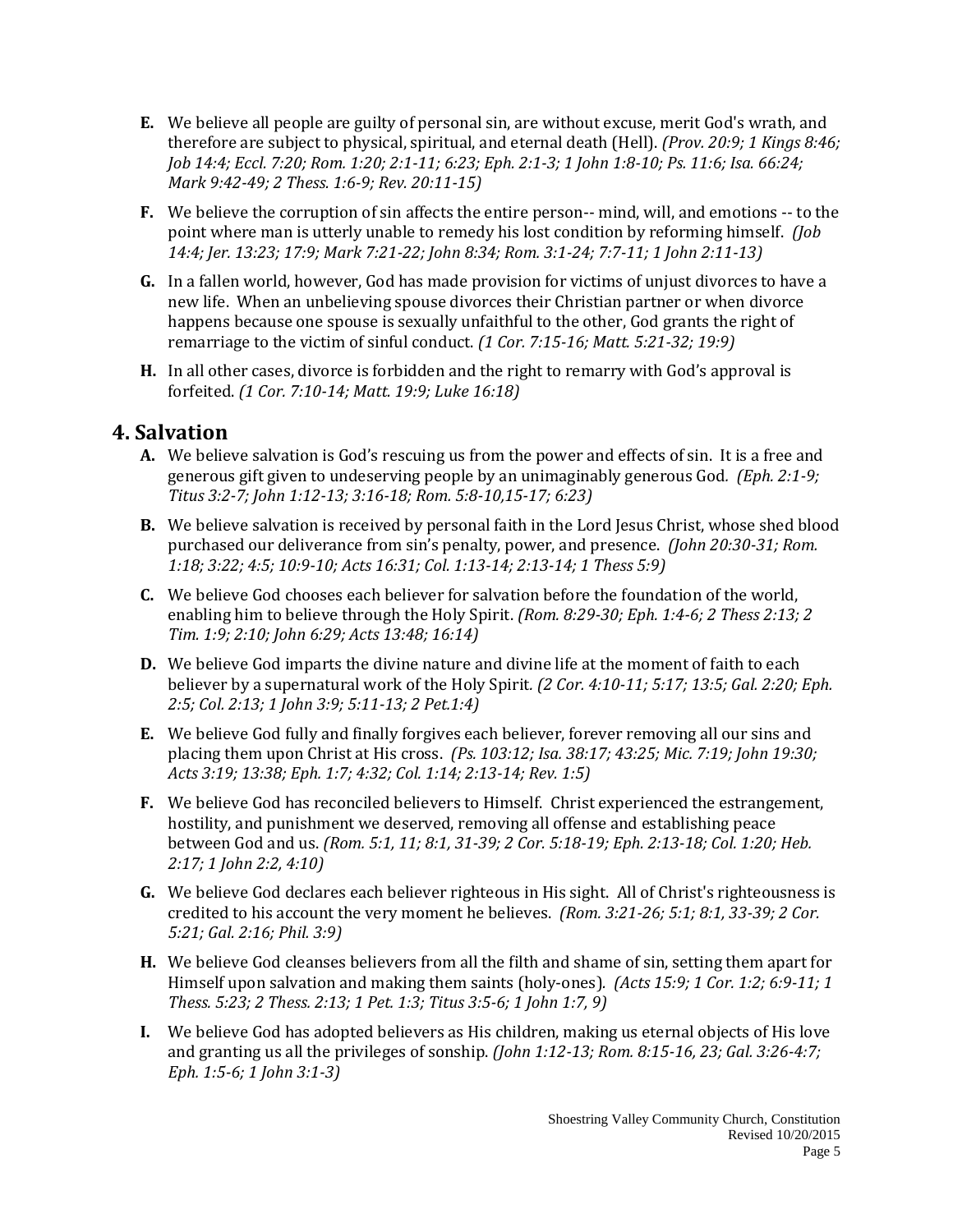- **J.** We believe God keeps those who are truly born again permanently saved, making them secure in Christ forever. *(John 6:39; 10:28-30; Rom. 8:31-39; 1 Cor. 1:8; Phil. 1:6; Heb. 7:25; 1 Pet. 1:5; Jude 1)*
- **K.** We believe God commands all Christians to manifest both love and purity, to do good works, and to abstain from all evil through His power. *(2 Cor. 6:14-7:1; Eph. 2:10; 1 Thess. 5:22; Titus 2:11-14; 3:1, 8, 14; James 2:14-26; 1 Pet. 1:5,18-19, 23; 1 John 2:15-16; 3:16-18)*

### **5. The Church**

- **A**. We believe the Church--the body and the bride of Christ-- is a unique spiritual entity made up of all born-again persons of this present age (from the day of Pentecost until the Rapture). *(Matt. 16:18; Acts 2:37-47; 1 Cor.12:12-13; Col. 1:26-27; Rev. 3:10; 12:1-6; 19:7-9)*
- **B.** We believe the church to be separate and distinct entity from Israel, and that God will literally fulfill all His unique promises to Israel in the future. *(Dan. 9:24-27; Rom. 11:1-32; Eph. 2:15, 19-22; 3:4-11; 4:11)*
- **C.** We believe the local church is a duly organized group of baptized believers, of like-minded biblical faith, who unite in a specific place to share the gospel, edify one another in Christ, and glorify God. *(Matt. 28:18-20; Acts 2:41-47; Rom. 14:1-15:7; 1 Cor. 14:26-40; 1 Tim. 3:15- 16)*
- **D.** We believe in the self-government under Christ of the local church, submissive to yet free from domination by worldly authorities. *(Acts 4:19; 5:29; Luke 20:25; Rom. 13:1-7; 1 Cor. 6:1- 8; Eph. 1:22; 1 Pet. 2:13-16)*
- **E.** We believe in the elder rule form of church government. *(Acts 6:2-4; 14:23; 20:17, 28; Phil. 1:1; 1 Tim. 3:1-7; 5:17-22; Titus 1:5-9; Heb. 13:17; James 5:14; 1 Pet. 5:1-2; Rev. 4:10; 5:5, 8, 11, 14)*
- **F.** We believe the local church is commanded to observe two ordinances: believer's baptism by immersion, and communion. *(1 Cor. 11:23-28; Matt. 28:18-20)*
- **G.** We believe the local church is commanded to proclaim the gospel to all nations, and to nurture believers unto maturity in Christ. *(Matt. 28:18-20; Acts. 9:31; 1 Cor. 11:23-28; 2 Cor. 5:20; Eph. 4:11-16; Col. 3:19)*
- **H.** We believe the local church, and all who attend our fellowship, should demonstrate love for others, not only towards fellow believers, but also towards both those who are not believers, those who oppose us, and those who engage in sinful actions. We are to deal with opponents graciously, gently, patiently, and humbly. God forbids the stirring up of strife, the taking of revenge, or the threat or the use of violence as a means of resolving personal conflict or obtaining personal justice. Although God commands us to abhor sinful actions, we are to love and pray for any person who engages in such sinful actions. (Lev. 19:18; Matt. 5:44-48; Luke 6:31; John 13:34-35; Rom. 12:9-10, 17-21; 13:8-10; Phil. 2:2-4; 2 Tim. 2:24- 26; Titus 3:2; 1 John 3:17-18)
- **I.** We believe Christians are prohibited from bringing civil lawsuits against other Christians or the church to resolve personal disputes. We believe the local church possesses all the resources necessary to resolve personal disputes between members. We do believe, however, that a Christian may seek compensation for injuries from another Christian's insurance company as long as the claim is pursued without malice or slander. (1 Cor. 6:1-8; Eph. 4:31-32)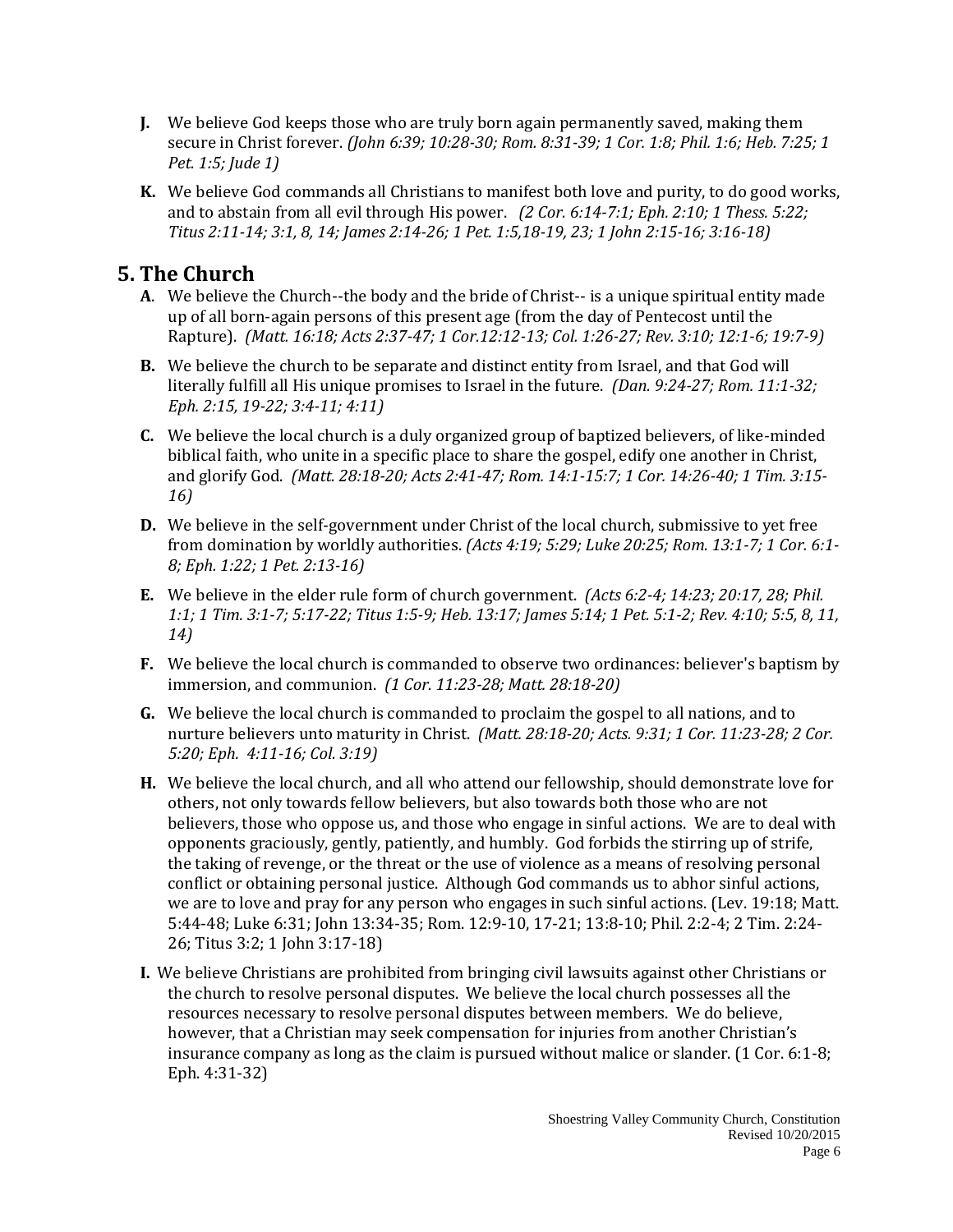### **6. Angels**

- **A.** We believe angels are spirit beings of limited power who were created to serve and worship God. The holy angels continue to serve God according to His original purpose. *(Luke 1:11, 18, 26-37; 24:4-7; Acts 1:10-11; Heb. 1:4-14; Rev. 5:11)*
- **B.** We believe Satan was created holy but rebelled against the Creator, involving numerous angels in his fall. He then introduced sin to the human race by the temptation of our first parents, Adam and Eve. *(Gen. 3:1-5; Isa. 14:12-15; Ezek. 28:12-19; Rev. 12:4)*
- **C.** We believe Satan and the demons tempt humans to sin, bring accusations against believers before God, deceive people through lies, incite conflict between believers, war against believers through persecution, and corrupt the true church with evil people and practices. *(Job 1:6-7; 2:3-5; Zech. 3:1; Matt. 4:1-11; 13:26-43; John 8:44; Acts 5:1-5; 2 Cor. 11:3-4, 12-13; 1 Thess. 3:5; 1 Tim. 4:1; Rev. 12:10; 20:2-3, 8)*
- **D.** We believe Satan and the demons were defeated by the death and resurrection of Christ and will be tormented eternally in the lake of fire. *(Col. 2:15; Heb. 2:14-15; 1 Pet. 3:22; Rev. 20:10)*
- **E.** We believe demonic control over Christians is external-- in that Spirit-indwelt believers cannot be indwelt by a demon, avoidable-- since it is brought on by a free choice to walk in sin, and always breakable-- though repentance and new submission God. *(Matt.12: 29; Rom. 16:19-20; 1 Cor. 5:5; 10:13; 2 Cor. 2:10-11; 4:4; Eph. 6:10-18; 2 Tim. 2:26; James 4:7; 1 Pet. 5:8-10; 1 John 4:1-4)*

### **7. Future Events**

- **A.** We believe in the near and sudden coming in the clouds of Jesus Christ for His Church, prior to the Tribulation period. *(Acts 1:11; Rom. 13:11-12;1 Thess. 5:1-4; Rev. 1:1, 3, 22:6-7; 10,12, 20)*
- **B.** We believe at that time all church age saints will be raptured or raised, then glorified and rewarded*. (John 14:1-4; Rom. 14:10; 1 Cor. 3:11-15; 4:5; 15:51-55; 2 Cor. 5:1-10; Phil*. 3:20-21; 1 Thess. 1:10; 4:13-18; 5:9; 2 Thess. 2:1-5; 2 Tim. 4:6-8; Heb. 10:35-36; 1 Pet. 5:4; 1 John 3:1-3)
- **C.** We believe Christ will return at the end of the Tribulation to judge both Israel and the Gentile nations, set up His Millennial kingdom, overthrow Satan, and re-gather Israel to their promised land according to the Old Testament promises. *(Isa. 9:6-7; 11:1-9; 35:1-10; 60:1-22; 62:1-12; Jer. 30:1-3; Ezek. 20:42; 36:24; Dan. 2:44-45; 7:13-14; Joel: 3:1-3, 12-21; Luke 17:20-37; 21:7-36; Matt. 25:31-46; Rev. 19:11-16; 20:1-6)*
- **D.** We believe in the physical resurrection of all the dead:
	- **i.** The unsaved dead will experience eternal separation from God and eternal punishment in the lake of fire; *(Ps. 11:5; Isa. 66:24; Matt. 25:41; Mark 9:42-50; Luke 16:24; 2 Thess.1: 6-10; 2 Pet. 3:7; Rev. 14:10-11; 20:11-15)*
	- **ii.** The saved dead will enjoy a glorious eternity in the presence of God in a new heaven and a new earth. *(Ps. 16:10-11; 1 Cor. 2:9; 1 John 3:1-3; Rev. 21-22)*

### **8. Marriage, Gender and Sexuality**

We believe that God wonderfully and immutably creates each person as male or female. These two distinct, complementary genders together reflect the image and nature of God. (Gen 1:26- 27.) Rejection of one's biological sex is a rejection of the image of God within that person.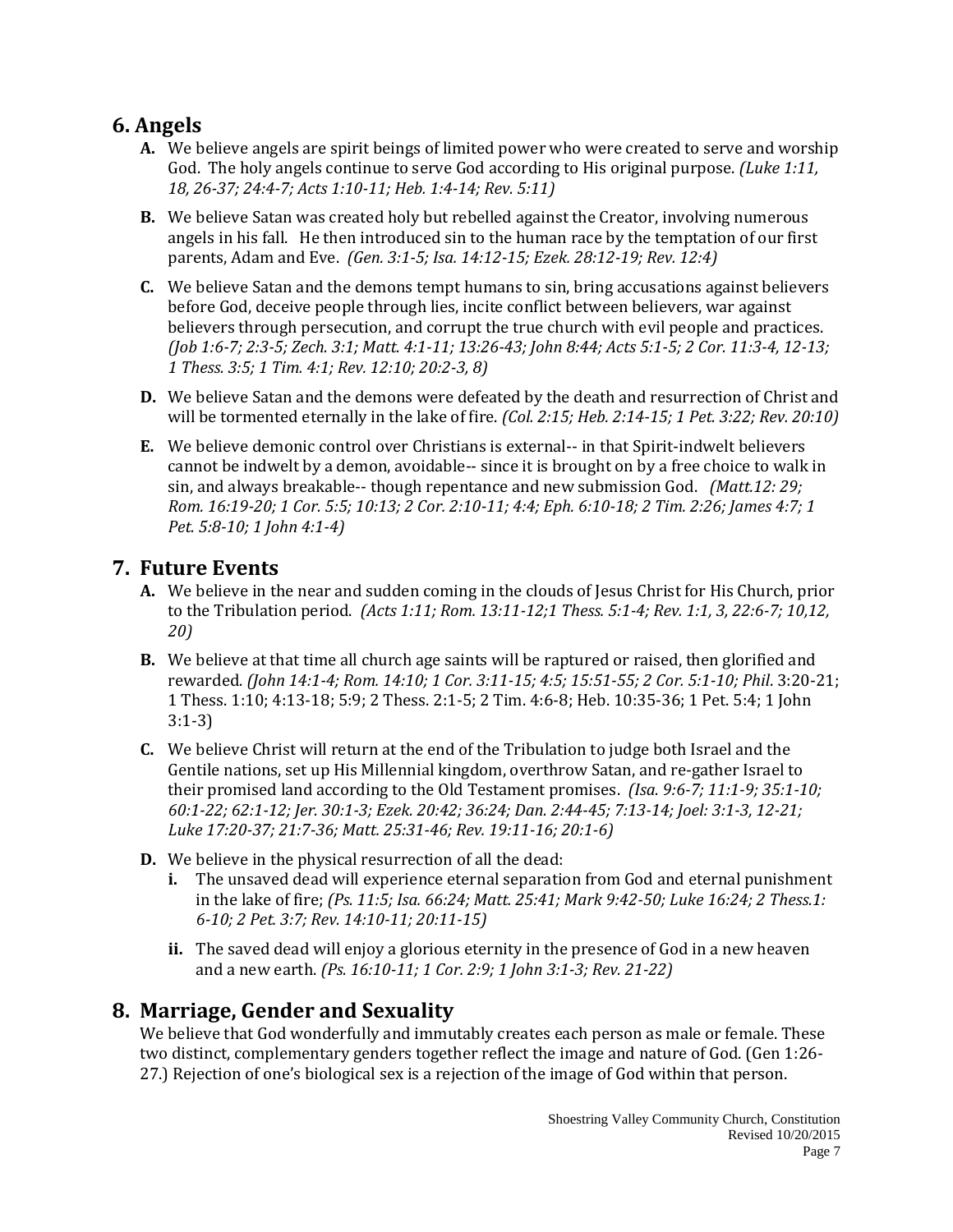We believe that the term "marriage" has only one meaning: the uniting of one man and one woman in a single, exclusive union, as delineated in Scripture. (Gen 2:18-25.) We believe that God intends sexual intimacy to occur only between a man and a woman who are married to each other. (1 Cor 6:18; 7:2-5; Heb 13:4.) We believe that God has commanded that no intimate sexual activity be engaged in outside of a marriage between a man and a woman.

We believe that any form of sexual immorality (including adultery, fornication, homosexual behavior, bisexual conduct, bestiality, incest, and use of pornography) is sinful and offensive to God. (Matt 15:18-20; 1 Cor 6:9-10.)

We believe that in order to preserve the function and integrity of SVCC as the local Body of Christ, and to provide a biblical role model to the SVCC members and the community, it is imperative that all persons employed by SVCC in any capacity, or who serve as volunteers, agree to and abide by this Statement on Marriage, Gender, and Sexuality. (Matt 5:16; Phil 2:14- 16; 1 Thess 5:22.)

We believe that God offers redemption and restoration to all who confess and forsake their sin, seeking His mercy and forgiveness through Jesus Christ. (Acts 3:19-21; Rom 10:9-10; 1 Cor 6:9- 11.)

We believe that every person must be afforded compassion, love, kindness, respect, and dignity. (Mark 12:28-31; Luke 6:31.) Hateful and harassing behavior or attitudes directed toward any individual are to be repudiated and are not in accord with Scripture nor the doctrines of SVCC.

Because God has ordained marriage and defined it as the covenant relationship between a man, a woman, and Himself, SVCC will only recognize marriages between a biological man and a biological woman. Further, the pastors and staff of SVCC shall only participate in weddings and solemnize marriages between one man and one woman. Finally, the facilities and property of SVCC shall only host weddings between one man and one woman.

### **9. Sanctity of Human Life**

We believe that all human life is sacred and created by God in His image. Human life is of inestimable worth in all its dimensions, including pre-born babies, the aged, the physically or mentally challenged, and every other stage or condition from conception through natural death. We are therefore called to defend, protect, and value all human life. (Ps 139.)

### **10. Authority of This Statement of Faith**

The Statement of Faith does not exhaust the extent of our beliefs. The Bible itself is the sole and final source of all that we believe. We do believe, however, that the foregoing Statement of Faith accurately represents the teachings of the Bible, and therefore is held as the standard of teaching and practice of members of SVCC. For purposes of faith, doctrine, practice, policy, and discipline, our Board of Elders is SVCC's final interpretive authority on the Bible's meaning and application.

## **ARTICLE IV -- MEMBERSHIP COVENANT**

**A. Preamble**: Because we have received the Lord Jesus Christ as our personal Savior and rely on His sin payment alone to make us right with God, and since we have obeyed His command to be immersed in the Name of the Father, Son, and Holy Spirit, we choose to enter into the fullness of community with our fellow believers at SVCC. We make the following promises to our Lord, each other, and ourselves, knowing we cannot keep them without God's abundant help. These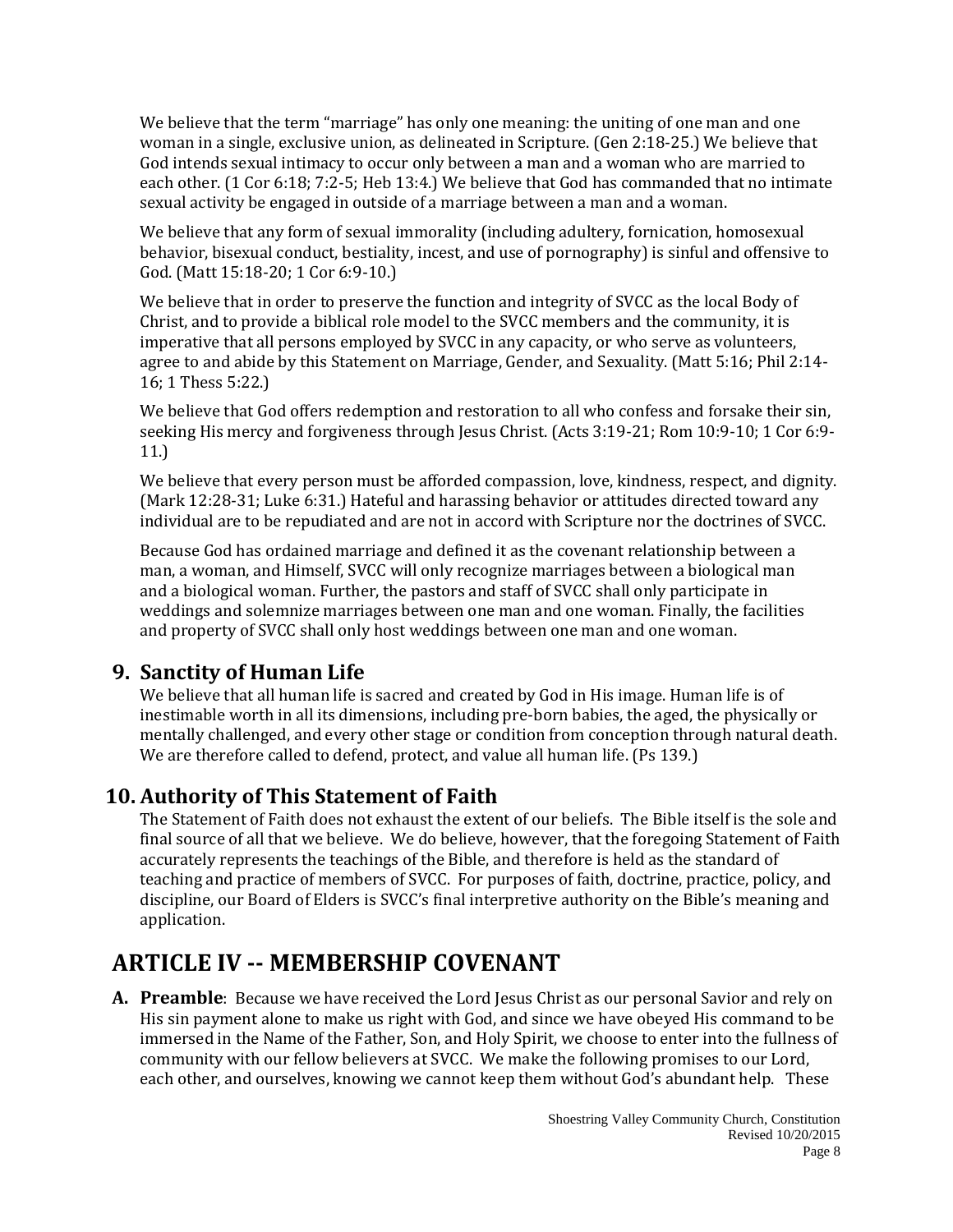commitments express our gratitude to our Savior as forgiven, imperfect people who need His Cross.

### **B. We commit ourselves, by the grace of God, to build up our fellow Christians:**

- We will endeavor to walk closely with our Savior, to yield ourselves to Holy Spirit's moment-by-moment control, to turn away from evil desires and habits, and to give delight to God (Eph. 5:15-18; Gal. 5:16, 19-25; Phil. 3:7-8; Rom. 13:13-14).
- We will endeavor to cooperate with the Elders as they guide us in the paths of God, feed us with the truths of God, and to protect us from the enemies of God (Heb. 13:17; 1 Thess. 5:12-13)
- We will endeavor to be lovingly honest with each other. (Eph. 4:15, 25).
- We will endeavor to use our God-given spiritual gift to help others grow in the faith (1 Pet. 4:10-11).
- We will endeavor to speak encouraging words to the hurting souls in our midst (1 Thess. 5:14).
- We will endeavor to pursue those members who are slipping away from Christ so they can return to Him (Heb. 3:12-13).
- We will endeavor to pray for one another (Eph. 6:18).

#### **C. We commit ourselves, by the grace of God, to be active participants in congregational life:**

- We aim to attend worship services regularly, unless infirmity or travel prevents it (Heb.10:24-25).
- We aim to share with each other our joys and our sorrows, our blessings and our needs, and our victories and our sins (1 Cor.12:25-26; Rom. 12:10, 15; James 5:16; Gal. 6:2).
- We aim to give generously and regularly to our local church (1 Cor.16:1-2; 2 Cor.8:2-5; 9:6- 8).
- We aim to serve in at least one ministry that benefits others in the congregation (1 Cor.12:5, 7).

### **D. We commit ourselves, by the grace of God, to guard the unity and purity of the church:**

- We plan to follow the steps of conflict resolution commanded by Jesus when we have a complaint against a fellow member (Matt. 18:15-20).
- We plan to confront misconduct in a humble, gentle way rather than ignoring it (Gal. 6:1-2; Prov. 27:5-6).
- We plan to safeguard the reputation of our fellow believers by refusing to speak evil of them behind their backs (Prov. 17:9; 18:8; 20:19; Eph. 4:29-31).
- We plan to forgive the wrongdoing of our fellow Christians (Eph. 4:32; Col. 3:13).
- We plan to check ourselves for sin before making accusations against a fellow believer (Matt. 7:3-5).
- We plan to honor and remain in fellowship with our fellow believers even when we disagree over matters of personal opinion, taste, and preference. (Rom. 14:1-15:7).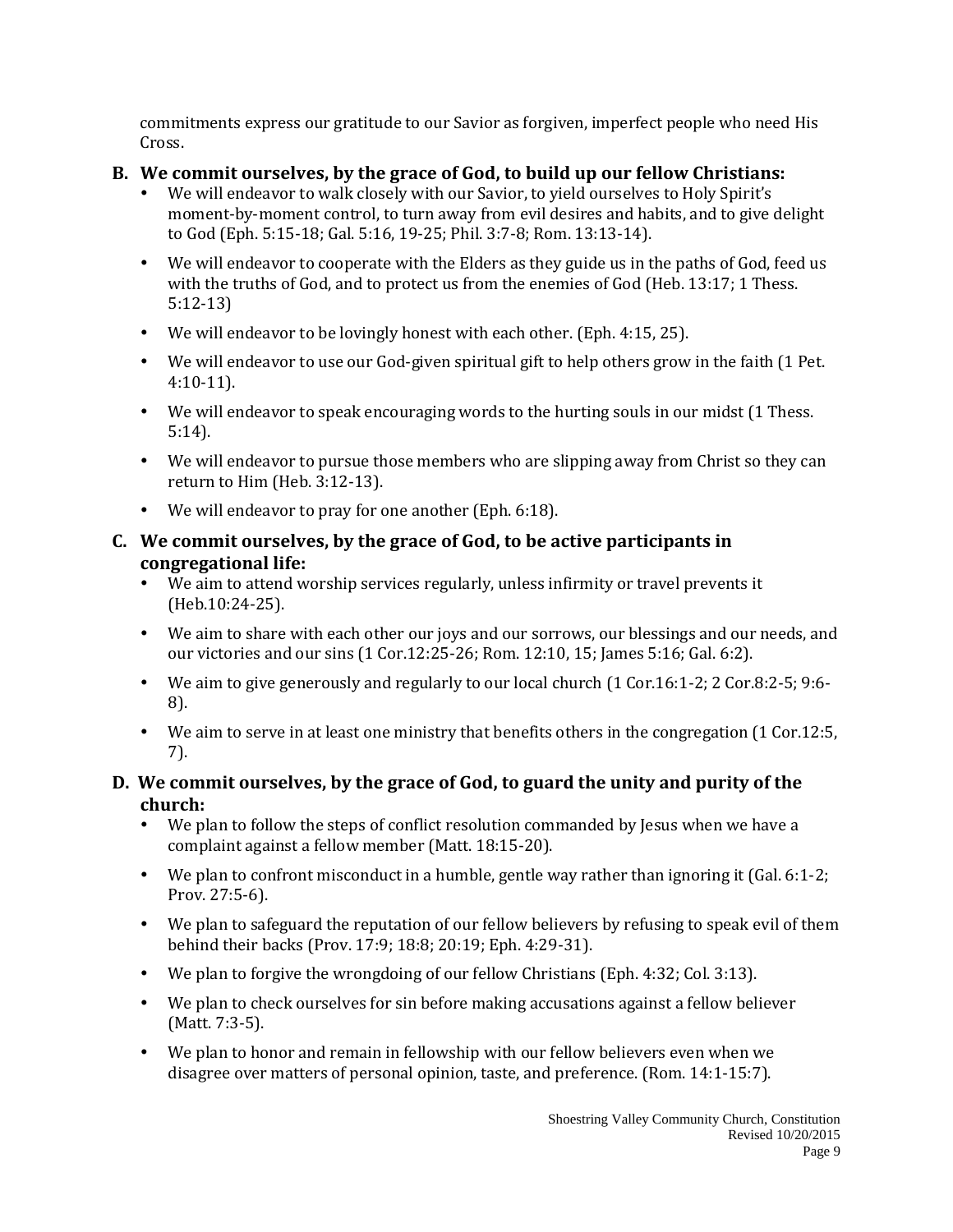#### **E. We commit ourselves, by the grace of God, to advance the mission of the church:**

- We will strive to do our part in sharing Christ with the lost through: prayer, doing kind deeds, living an exemplary life, telling our salvation story, and affirming our public allegiance to Christ even when it is unpopular or costly to do so (Col. 4:2-6; Matt. 28:18-20; 1 Pet. 2:12; 3:15; Titus 3:8).
- We agree to uphold and abide by the Constitution and Statement of Faith of SVCC.

# **ARTICLE V – MEMBERSHIP**

## **SECTION 1 - DEFINITION**

Members of SVCC are those adults (age 18 or older) who have entered into a covenant (agreement) with one another to uphold each other in the faith, having been born-again (as specified in Article III, #4D) and then baptized. They have furthermore acknowledged submission to the church's Statement of Faith, and are committed to unity and cooperation with other members in the church.

## **SECTION 2 - RECEIVING OF MEMBERS**

It is not necessary to be a member of SVCC to fellowship with or receive benefit from any ministry in this church. Membership shall be available to all who have had and whose lives evidence a genuine experience of regeneration through faith in and acceptance of the Lord Jesus Christ as personal Savior; who renounce sin; who endeavor to live a wholly dedicated life to the Lord; who fully subscribe to our Statement of Faith contained herein; who enter into church covenant contained herein; and who agree to submit to the authority of the church and its leaders as set forth herein. To do so, the following steps must be followed to become a member:

- 1. The person must express a desire to become a member of this church
- 2. Individuals shall attend a class designed for the purpose of instruction in the principles of the function of the church as outlined in scripture and in the church constitution.
- 3. At the end of the class each candidate will be asked to sign the Church Covenant and Statement of Faith.
- 4. They will be interviewed by the elders.
- 5. They will then be presented to the congregation for its evaluation and input.
- 6. After a minimum two-week period the elders will vote to receive the candidate(s).
- 7. If accepted, they will be introduced as members to the rest of the body. Any membership in any other local church must be withdrawn before becoming a member of this church.

### **SECTION 3 - PRIVILEGES AND RESPONSIBILITIES**

- A. Each member has the privilege and responsibility to stimulate one another to love and good deeds, to regularly assemble together and encourage one another (Heb. 10:24-35).
- B. Each member has the privilege and responsibility to "obey your leaders and submit to them, for they keep watch over your souls, as those who will give an account. Let them do this with joy and not with grief, for this would be unprofitable for you." (Heb. 13:17; 1 Thess 5:12-13)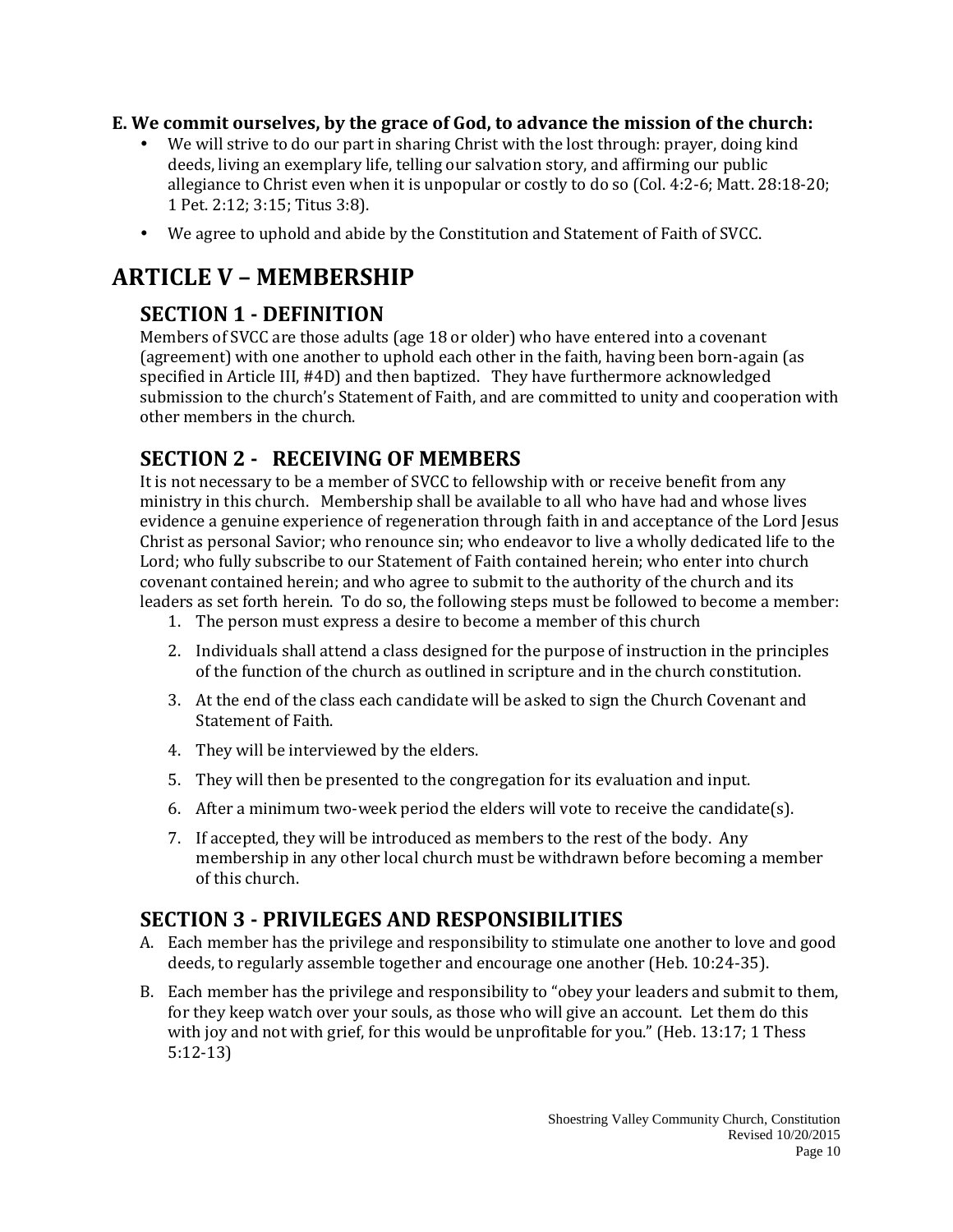- C. Each member has the privilege and responsibility to contribute financially to the Lord and His ministry here (2 Cor. 9:6-15).
- D. Each member has been given one or more spiritual gifts to be exercised for the common good of the body (Rom. 12:1-7; 1 Cor. 12-14; Eph. 4:1-16). If a person is to have an official, SVCC recognized ministry, he or she must be a member of the church. All teachers and ministry leaders shall be members of the church for at least a year.
- E. Each member has the privilege and responsibility to participate in decisions being made as elders try to discern Christ's leading for His church (Matt. 16:18; Acts 15:22). Elders should seek input from the congregation, especially on more important decisions such as choosing of elders, choosing of deacons, sending of missionaries, discipline of members, major expenditures, etc.
- F. Members of this church have no personal rights to the church property upon termination of membership or while they are members of SVCC; they shall be entitled to no personal interest in the assets. In the event of dissolution of this corporation, its assets, after payment of liabilities, shall be distributed to "Northwest Independent Church Extension," 7920 44st Street West, P. O. Box 99787, Tacoma, WA 98499.
- G. Members of SVCC will not pursue legal action to sue elders, deacons, church staff or the corporation in connection with the performance of their biblical duties. Disagreement between members should be resolved in accordance with Matt. 18:15-20; 1 Cor. 6:1-8; and Rom. 14:19.

### **SECTION 4 – THE DISCIPLINE OF MEMBERS**

The threefold purpose of church discipline is to glorify God by maintaining purity in the local church (1 Cor 5:6), to edify believers by deterring sin and promoting purity (1 Tim 5:20), and to promote the spiritual welfare of the offending believer by calling him or her to return to a biblical standard of doctrine and conduct (Gal 6:1). The Lord Jesus Christ has entrusted the local church with the authority and responsibility to discipline members for flagrant sin or serious doctrinal error, with the goal of the restoration of the offender.

- A. THE GOAL OF DISCIPLINE: Gal. 6:1 instructs those who are spiritual to restore a person caught in any trespass to fellowship with Christ. "Any trespass" is defined as persistent disobedience to God's commands in the New Testament. In addition, we are instructed to avoid any brother or sister who leads an unruly life or any person who teaches not according to the truth of God's Word (Ex. 20:3-17; Matt. 5:17-20; 2 Thess. 3:6; 2 Tim. 2:14- 3:5; Titus 3:9-11).
- B. THE STEPS OF DISCIPLINE: Discipline is entrusted to the Elder board and is to follow the biblical pattern as set forth in Matthew 18:15-20; 1 Corinthians 5; 2 Corinthians 2:7-8; Galatians 6:1; 2 Thessalonians 3:6; Titus 3:10-11; and 2 John 7-11. Any member of this church who practices or affirms a doctrine or conduct that, in the judgment of the Elder board, is opposed to the teaching of the Word of God, or is threatening to the testimony of this church, or is divisive to the body, shall be subject to church discipline. Discipline will follow the said biblical pattern, and is an effort to bring the individual to repentance and protect the church from unrepentant sin. Discipline may involve exclusion from participation in ministry and communion, as well as dismissal from the fellowship of this church. An individual may be disciplined by the elder board short of dismissal from the fellowship, as they deem appropriate for the specific circumstance (for example, an individual may remain in certain circumstances a member of this church but be denied the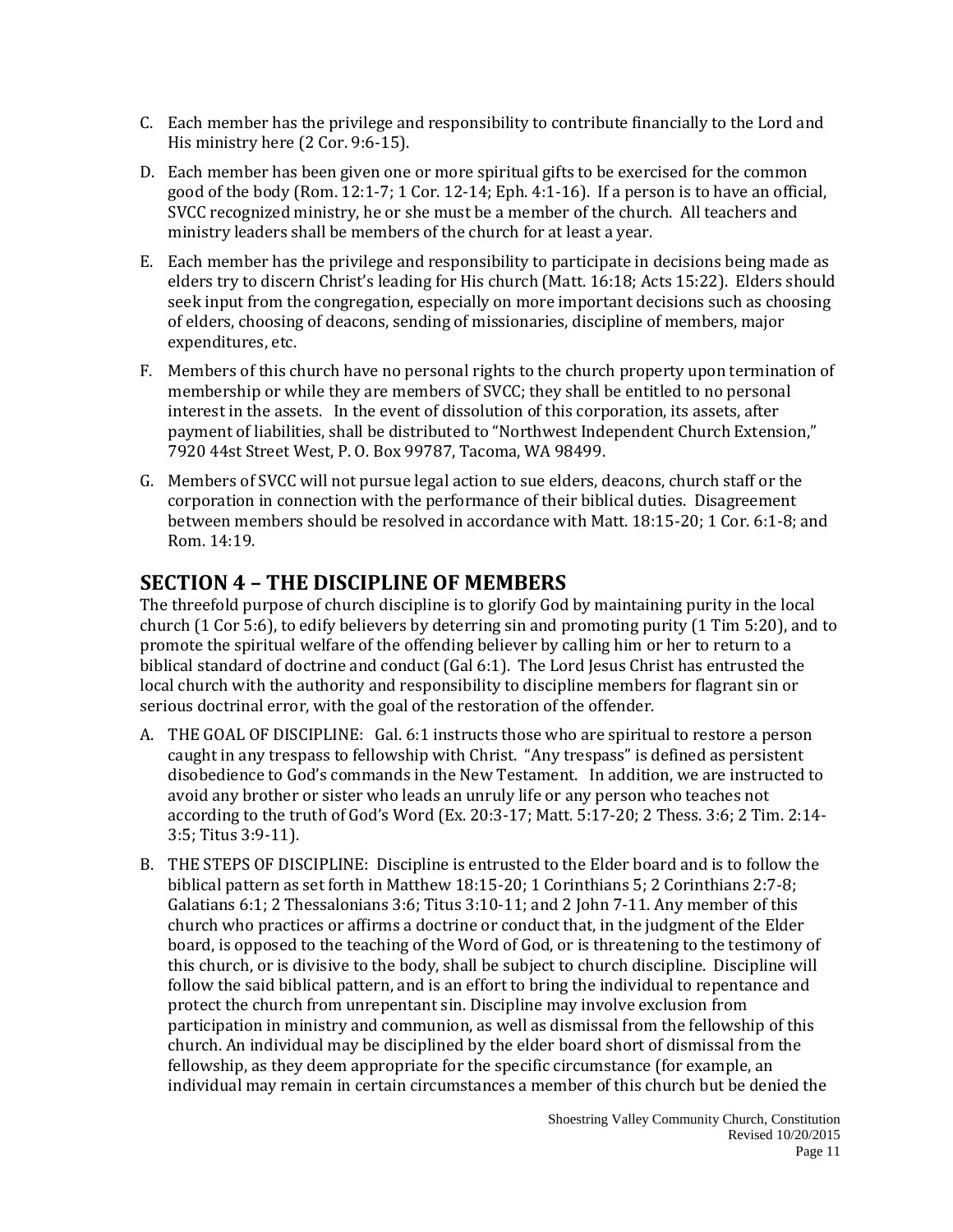privilege of serving in a particular ministry). The elder board, as is required by Scripture, may report to the congregation the names of those who have lost membership by reason of church discipline, and the reason for that discipline, as described in Matthew 18:15-20.

- C. CHARGES AGAINST ELDERS: A formal charge against an elder is not to be received by the elder board except on the basis of two or three witnesses. If, after establishing the truth of the accusation and finding the accused man unrepentant, the board will publicly rebuke those elders who are unrepentant and who hold fast to their sin (1 Tim. 5:20). At that time also, the remaining elder board members will decide whether or not this man should continue in office.
- D. THE STEPS OF RESTORATION: As stated above, the purpose of all discipline is to maintain purity in the body and to restore the individual involved in sin to fellowship with Christ and His church. Should a person under discipline become repentant, he or she should request a meeting with the elders. Upon their satisfactory examination, he will be presented to the congregation for their consideration. After a minimum two-week period, allowing for input from the congregation, the elders will decide whether or not to restore the errant person to membership and the congregation will be informed concerning this reinstatement (2 Cor. 2:5-8).
- E. ATTEMPTS TO EVADE DISCIPLINE: If a person under church discipline should leave to attend another local church, we may attempt, for the sake of this other congregation's wellbeing, to inform that church's leadership about his or her disciplined status and the reasons behind it. The members of this church knowingly agree that a member cannot unilaterally withdraw his or her membership in the midst of the disciplinary process. A member may only withdraw his or her membership if they are not the subject of a discipline proceeding at the time, or only after a disciplinary process, of which they are the subject, has been concluded as determined by the elder board of SVCC.

### **SECTION 5 – TERMINATION OF MEMBERSHIP**

Only active members are members of SVCC. We do not have inactive membership. Membership shall thus be automatically terminated when:

- 1. A member joins another local church.
- 2. A member moves out of the local area, and is unable to attend services of the church.
- 3. A member is expelled from membership by action of church discipline (See Article V, Section 4B).
- 4. A member brings a lawsuit against the church and/or a fellow member of it.
- 5. A member engages in a blatantly sinful lifestyle, in defiance of our Statement of Faith.
- 6. A member is granted a letter of transfer to any church of like-minded faith at the discretion of the elders. Such a letter will not be sent if a member is under church discipline (See Article V, Section 4).
- 7. A member does not attend regular church services for a period of six consecutive months. Exceptions to this attendance requirement may be granted to students, shutins, missionaries, or those serving in the armed forces by a vote of the elders.

## **ARTICLE VI – GOVERNMENT**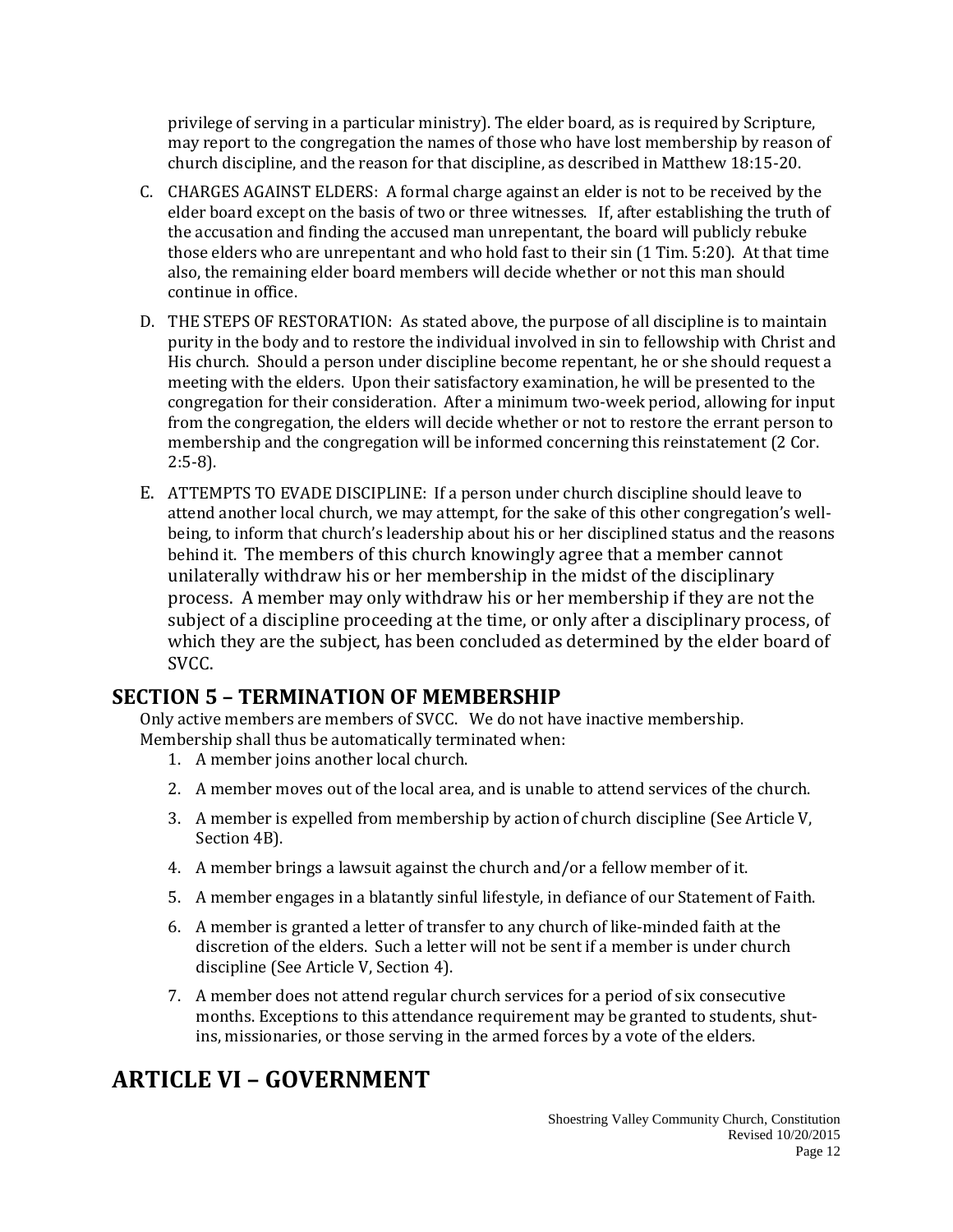## **SECTION 1 – THE ELDERS**

#### **A. Qualifications**

Elders shall be men who desire to serve God by leading His people; men whose lives are characterized by all the Scriptural requirements as set forth in 1 Tim. 3:1-7 and Titus 1:6-9; and men who have conscientiously accepted the Articles of Faith and the Constitution of SVCC.

#### **B. Duties and Responsibilities**

- 1. Consistent with Scriptural statements, the Elders shall undertake the duties and responsibilities outlined in such passages as 1 Pet. 5:1-4; Eph. 4:12; Acts 20:28-31; Ezek. 34; Heb. 13:17; 1 Thess. 5:12. These responsibilities include teaching, guarding against false teaching, oversight, admonition, and general shepherding of the flock.
- 2. The elders will enact decisions by a unanimous consent of a quorum of the elder board; and a majority of the total elder board members must be present at a given meeting to constitute a quorum.
- 3. The elders should also be aware of and provide general direction to their oversight area's deacons and ministry teams, taking care to balance faithful oversight with the trust and freedom the latter need to carry out their ministries.
- 4. "Major decisions", requiring congregational input, include things like appointing elders or deacons, purchasing or selling church property (worth more than \$2000.00), building projects, church discipline (Article V, Section 4), or other decisions deemed necessary by the elders (Article V, Section 3).
- 5. In addition, the elder board, as an accommodation to legal relationships outside the church, shall constitute both the board of directors and the board of trustees of the corporation. Our corporation's fiscal year shall begin on January  $1<sup>st</sup>$  of each year. As part of their corporate responsibility, elders shall recognize that all records pertaining to the church are the property of the church and shall, upon resignation or removal from office, surrender all records in their possession. As trustees, the elders shall exercise, with the input of the congregation, the following specific powers:
	- a. To purchase, hold, lease, or otherwise acquire real and personal property on behalf of the church, and to take real and personal property by will, gift, or bequest on behalf of the church;
	- b. To sell, convey, alienate, transfer, lease, assign, exchange, or otherwise dispose of, and to mortgage, pledge, or otherwise encumber the real and personal property of the church, to borrow money and incur indebtedness for the purpose and use of the church; to cause to be executed, issued, and delivered for the indebtedness, in the name of the church, promissory notes, bonds, debentures, or other evidence of indebtedness; and to secure repayment by deeds of trust, mortgages, or pledges; and;
	- c. To exercise all powers necessary for the dissolution of the church corporation.

#### **C. Selection and Term of Office**

1. We believe that the selection of elders is a process wherein there is an agreement of the Lord's leading by existing elders, the candidate himself (1 Tim. 2:12; 3:2, 5 – "a man"), and the congregation, that man shall be an elder.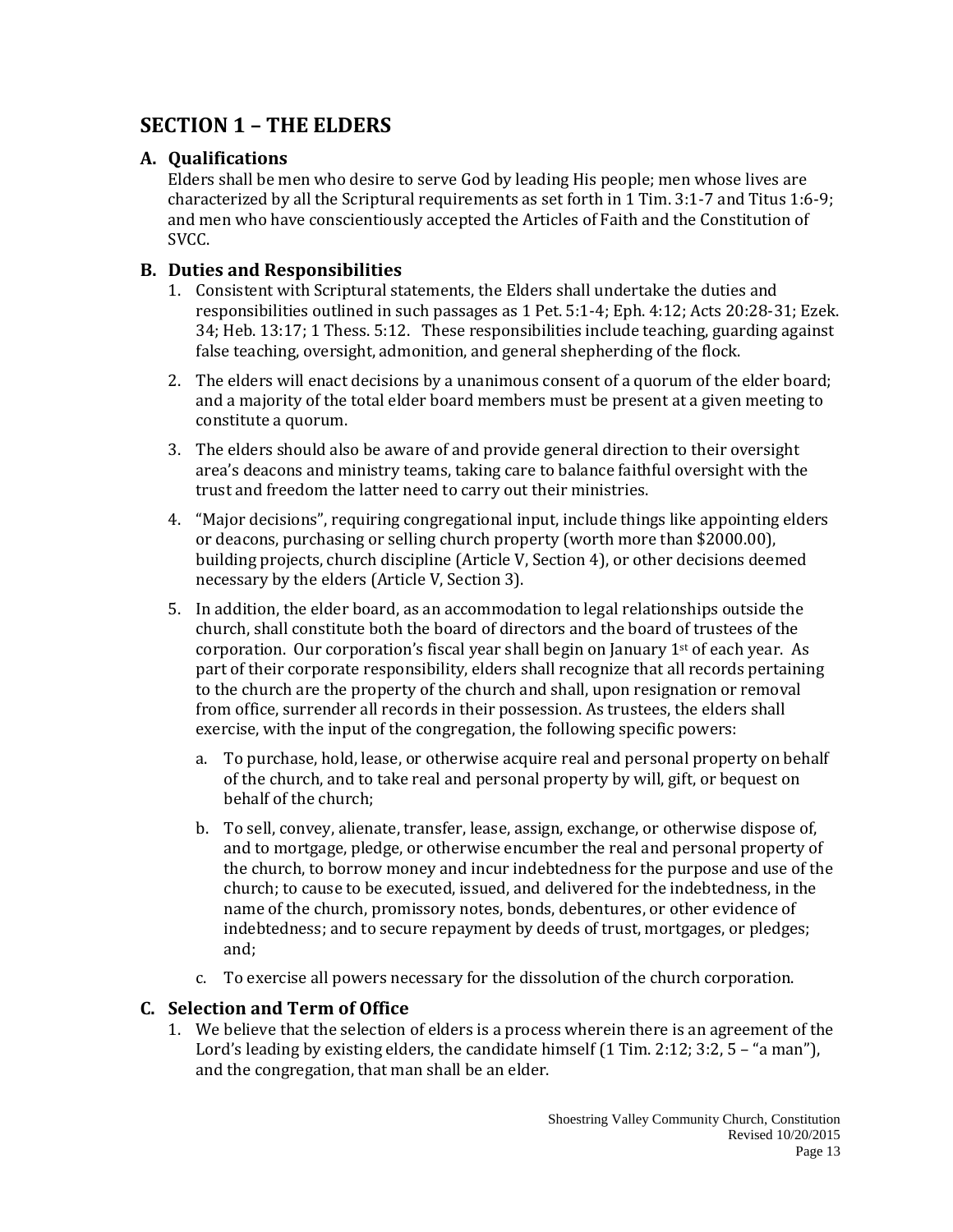- 2. Any man who evidences a maturity in Christ and a concern for the spiritual health of the flock as a whole, should ask the elders, or the elders should ask him, to explore eldership by attending elder meetings for a period of three months. Also, any member of the congregation can submit a name for consideration. During that period he should consider whether the Lord is leading him towards oversight, while at the same time the existing elders do the same.
- 3. If it seems evident, on the part of both parties, that the Lord is leading that man towards eldership, the elders will ask the congregation to pray and consider that man an elder candidate based on the qualifications of 1 Tim. 3 and Titus 1. The elders will seek to obtain the congregation's input, either positive or negative, over a period of not less than one month (four Sundays), after which time the elders will make a final decision.
- 4. If all parties (the candidate, the current elders, and the members) are in positive agreement, he will be formally commissioned to an initial one-year term of office during a public church meeting.
- 5. If all parties are in positive agreement that this man's first, probationary year of eldership has been successful, he will be formally commissioned to an indefinite term of office during a public church meeting.
- 6. No man shall be considered as an elder candidate until he has been a member of the church for a minimum of one year. An exception to the above process would be made if a paid, teaching elder (a pastor) came to the church, but only if the church he comes from recognizes that he meets the qualifications of an elder (1 Tim. 3; Titus 1).

#### **D. Provision for Elders**

1 Timothy 5:17 makes provision for honoring (financially) those elders who rule well, especially those who work hard at preaching and teaching.

#### **E. The Pastor**

- 1. The pastor is a paid, teaching elder who devotes himself full time to the ministry of SVCC and who serves an indefinite term.
- 2. In addition to satisfying the same qualifications and performing the same duties as the other elders, he shall:
	- i. Chair the elder board meetings, prepare agendas, and serve humbly as the primary leader of the elder board. A careful balance must be maintained, in that: a) he leads the board to address issues and enact decisions; b) he is an equal member of the board when it holds discussions and enacts decisions, and, like all the other elders, c) he is under the board's authority when carrying out its policies and decisions in his sphere of oversight on a day to day basis. He leads the elders; together, they lead the church as a team; individually, each elder is accountable to the whole board and is not to function as an independent operator.
	- ii. Supervise any other paid staff hired by the SVCC elder board, ensuring that staff members carry out the elder board's policies, decisions, and overall direction.
	- iii. Represent the church and act as its liaison to other churches and community organizations.

### **SECTION 2 – DEACONS**

#### **A. Qualifications**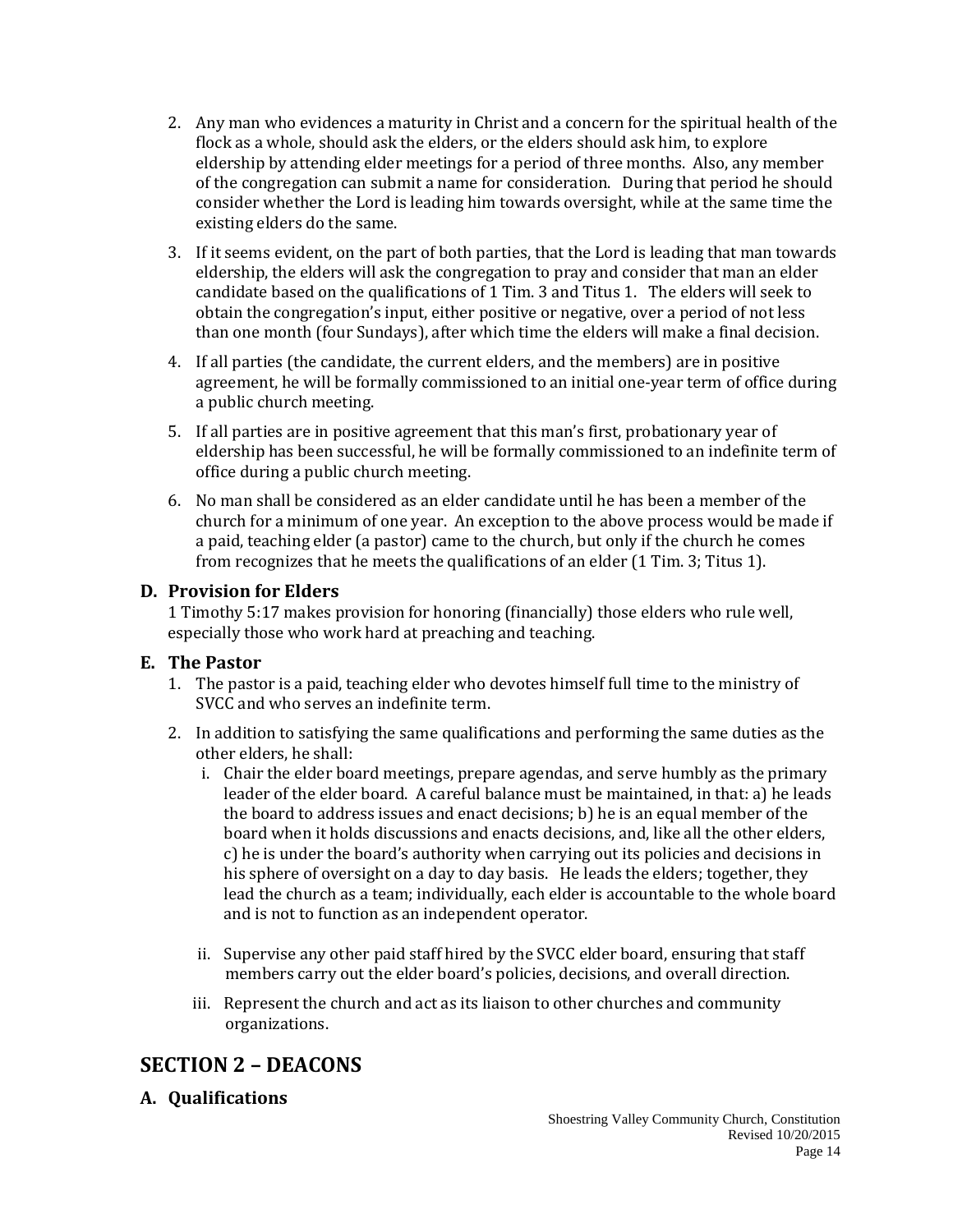Deacons shall be those who have been members of SVCC for at least one year, and are able and desire to be servants of the local church body. They shall have conscientiously accepted the Articles of Faith and the Constitution of the church, and their lives will demonstrate adherence to all of the Scriptural requirements set for them in Acts 6:3 and 1 Tim. 3:8-13.

#### **B. Duties**

- 1. It shall be the duty of those who serve as a deacon to undertake, with joy, the task (s) set before him or her, wherever possible utilizing a ministry team of committed, involved members with a shared passion for this task. It is the duty of deacons, and the ministry team(s) they lead, to serve the church body by meeting designated needs of congregation-wide importance. Specific needs requiring deacon qualifications (1 Tim. 3) will be determined by the elders according to the needs of the body. The elders shall delegate to the deacon and their ministry team the authority to recruit others, spend funds, and engage in other appropriate activities as the task requires.
- 2. Deacons in charge of short-range tasks (a construction project, developing a new ministry, etc.) shall report their team's progress in person once a month to their overseeing elder, who will then bring a report to the elder board. They shall also strive to keep the congregation updated on their team's progress at least three times a year.
- 3. Deacons in charge of long-range, ongoing tasks (promotion of prayer in the body, maintaining the building and grounds, conducting children's and youth ministries, etc.) shall report their team's progress in person once a month to their overseeing elder, who will then bring a report to the elder board. They shall also strive to keep the congregation updated on their team's progress at least three times a year.

#### **C. Tenure**

Deacons shall be appointed to either a definite or an indefinite tenure consistent with the task they are entrusted with by the elders.

#### **D. Appointment**

- 1. The need for appointing deacons may be recognized by a church member or elder at any time and brought to the elders for consideration. After consideration and determination that the need for a ministry is valid, it will be brought before the congregation with a request for nominations. Nominees must meet the scriptural qualifications (1 Tim. 3) and have a demonstrated ability to serve in that particular area of ministry. Self-nomination is allowed.
- 2. After nominations are received by the elders (not less than two weeks after the ministry need is presented), they, after evaluation, will present a list of candidates back to the congregation. If, after at least two weeks, there are no Scriptural objections, the candidate(s) will be commissioned as deacons at a public meeting of the church.
- 3. Termination of office may be effected by personal resignation, by church discipline (Article V, Section 4), by removal of membership, or by discontinuation of need and/or the successful completion of the assigned task.

### **SECTION 3 – THE CONGREGATION**

The congregation's role in church government involves input. This can include informal communication with the elders and/or deacons, the suggestion of candidates for offices of elder and deacon, filling out questionnaires or surveys submitted by the elders or deacons, etc. Members are encouraged to communicate valid concerns and constructive suggestions to any elder or deacon who will, in turn, relay that information to the elder board and/or appropriate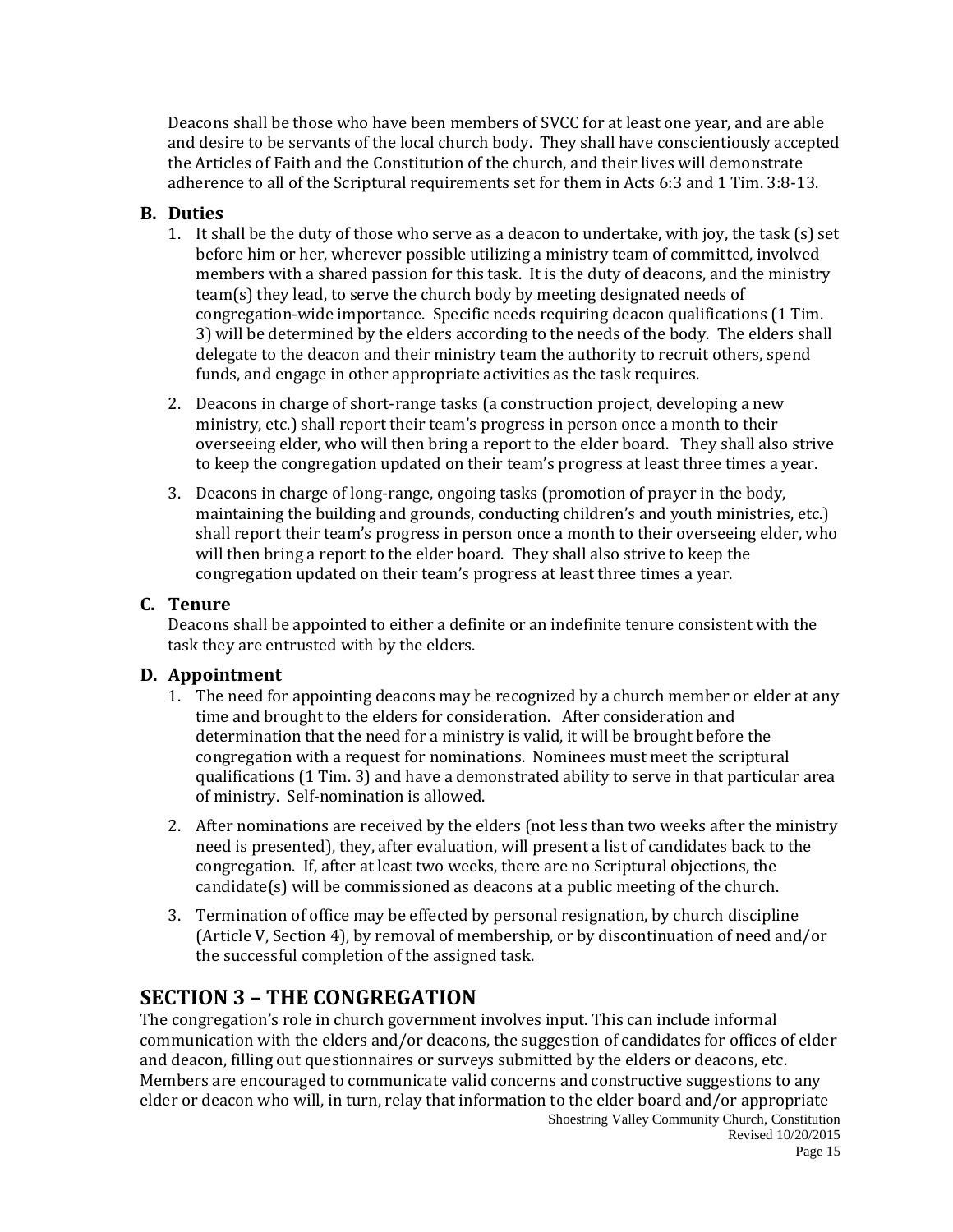ministry team. Elders and deacons, in turn, should seek input from the congregation, especially on major decisions (Article V, Section 3). In addition, there will be congregational meetings, called at the discretion of the elders, for the purpose of communication, including an annual business meeting to be held on the third Sunday of January during the Sunday School hour. All congregational meetings shall be preceded by two weeks' notice, and will be moderated by the elder board.

# **ARTICLE VII – TAX-EXEMPT PROVISIONS**

## **SECTION 1 – PRIVATE INUREMENT**

No part of the net earnings of the church shall inure to the benefit of or be distributed to its members, officers, or other private persons, except that the church shall be authorized and empowered to pay reasonable compensation for services rendered and to make payments and distributions in the furtherance of the purposes set forth in Article II (1 Tim. 6:8-10).

## **SECTION 2 – POLITICAL INVOLVEMENT**

No substantial part of the activities of the church shall be the carrying on of propaganda or otherwise attempting to influence legislation. The church shall not participate in, or intervene in (including the publishing of statements) any political campaign on behalf of any candidate for public office. We will encourage, however, our members to exercise their First Amendment rights, to use their biblically-informed conscience when voting for candidates and issues, and to take a bold, unflinching stand for justice, morality, mercy, and truth—reflecting God's unchanging, holy character in the public sphere.

## **SECTION 3 – DISSOLUTION**

See Article V, Section 3

### **SECTION 4 – RACIAL NON-DISCRIMINATION**

The church shall have a racially nondiscriminatory policy and therefore shall not discriminate against members, applicants, students and others on the basis of race, color, or national or ethnic origin.

## **SECTION 5 – DESIGNATED CONTRIBUTIONS**

From time to time, the church, in the exercise of its religious, educational, and charitable purposes, may establish various funds to accomplish specific goals. Contributors may suggest uses for their contributions, but all suggestions shall be deemed advisory rather than mandatory in nature. All contributions made to specific funds or otherwise designated shall remain subject to the exclusive control and discretion of the elders. No fiduciary obligation shall be created by any designated contribution for the general furtherance of any of the purposes stated in Article II.

# **ARTICLE VIII – SCRIPTURAL REFERENCES**

All Scriptural references in this document were taken from the New American Standard Bible.

# **ARTICLE IX – BINDING ARBITRATION**

## **SECTION 1 – SUBMISSION TO ARBITRATION**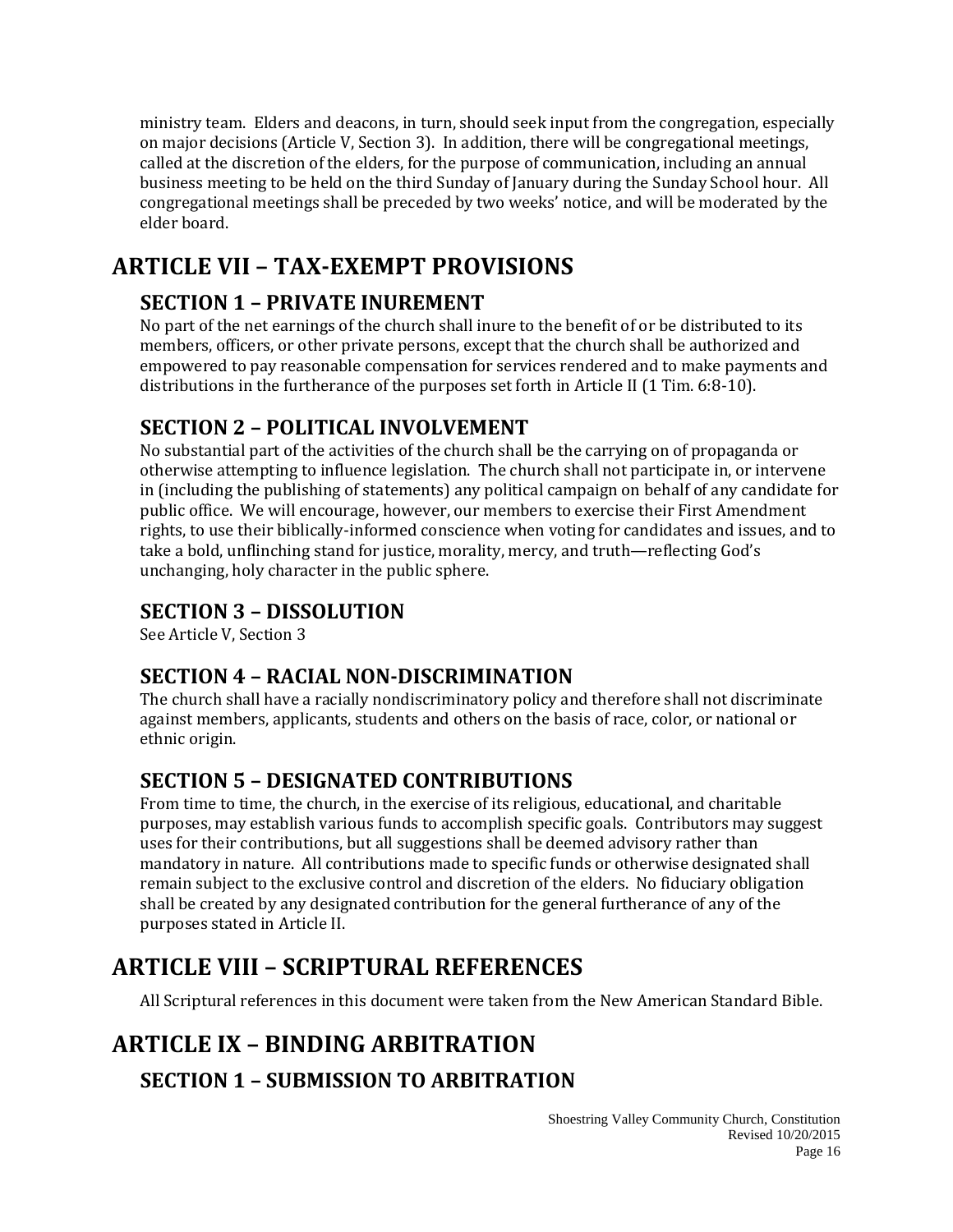Believing that lawsuits between believers are prohibited by Scripture, all members of this church agree to submit to binding arbitration any matters which cannot otherwise be resolved, and expressly waive any and all rights in law and equity to bringing any civil disagreement before a court of law, except that judgment upon the award rendered by the arbitrator may be entered in any court having jurisdiction thereof.

## **SECTION 2 – NOTICE OF ARBITRATION**

In the event of any dispute, claim, question, or disagreement arising out of or relating to these bylaws or any other church matter, the parties shall use their best efforts to settle such disputes, claims, questions, or disagreements as befits Christians. To this effect, they shall consult and negotiate with each other in good faith and, recognizing their mutual interests not to disgrace the name of Christ, seek to reach a just and equitable solution. If they do not reach such solution within a period of sixty (60) days, then upon notice by either party to the other, disputes, claims, questions, or differences shall be finally settled by arbitration as described in Section 1 above, and such Procedures of Arbitration as are adopted pursuant to Section 4 below.

## **SECTION 3 – LIMITS ON ARBITRATION**

- A. Should any dispute involve matters of church discipline, the arbitrators shall be limited to determining whether the procedures for church discipline as outlined under Article V, Section 4, were followed.
- B. Should any dispute involve the removal from office of the pastor or any church officer, the arbitrators shall be limited to determining whether the procedures set forth in Article V, Section 4C, were followed.

## **SECTION 4 – ARBITRATION PROCEDURES**

The Procedures of Arbitration shall be as adopted by the elder board.

# **ARTICLE X – INDEMNIFICATION**

## **SECTION 1—ACTIONS SUBJECT TO INDEMNIFICATION**

The church may indemnify any person who was or is a party or is threatened to be made a party to any threatened, pending, or completed action, suit, or proceeding, whether civil, criminal, administrative, or investigative, including all appeals (other than an action by or in the right of the church) by reason of the fact that the person is or was a pastor, elder, deacon, officer, employee or agent of the church, against expenses, including attorneys' fees, judgments, fines, and amounts paid in settlement actually and reasonably incurred by him in connection with the action, suit, or proceeding; and if that person acted in good faith and in a manner he reasonably believed to be in or not opposed to the best interests of the church and, with respect to any criminal action or proceeding, had no reasonable cause to believe his conduct was unlawful. The termination of any action, suit, or proceeding by judgment, order, settlement, conviction, or on a pleas of *nolo contendere* or its equivalent, shall not, of itself, create a presumption that the person did not act in good faith and in a manner he reasonably believed to be in or not opposed to the best interests of the church and, with respect to any criminal action or proceeding, had no reasonable cause to believe that his or her conduct was unlawful.

# **SECTION 2—EXPENSES SUBJECT TO INDEMNIFICATION**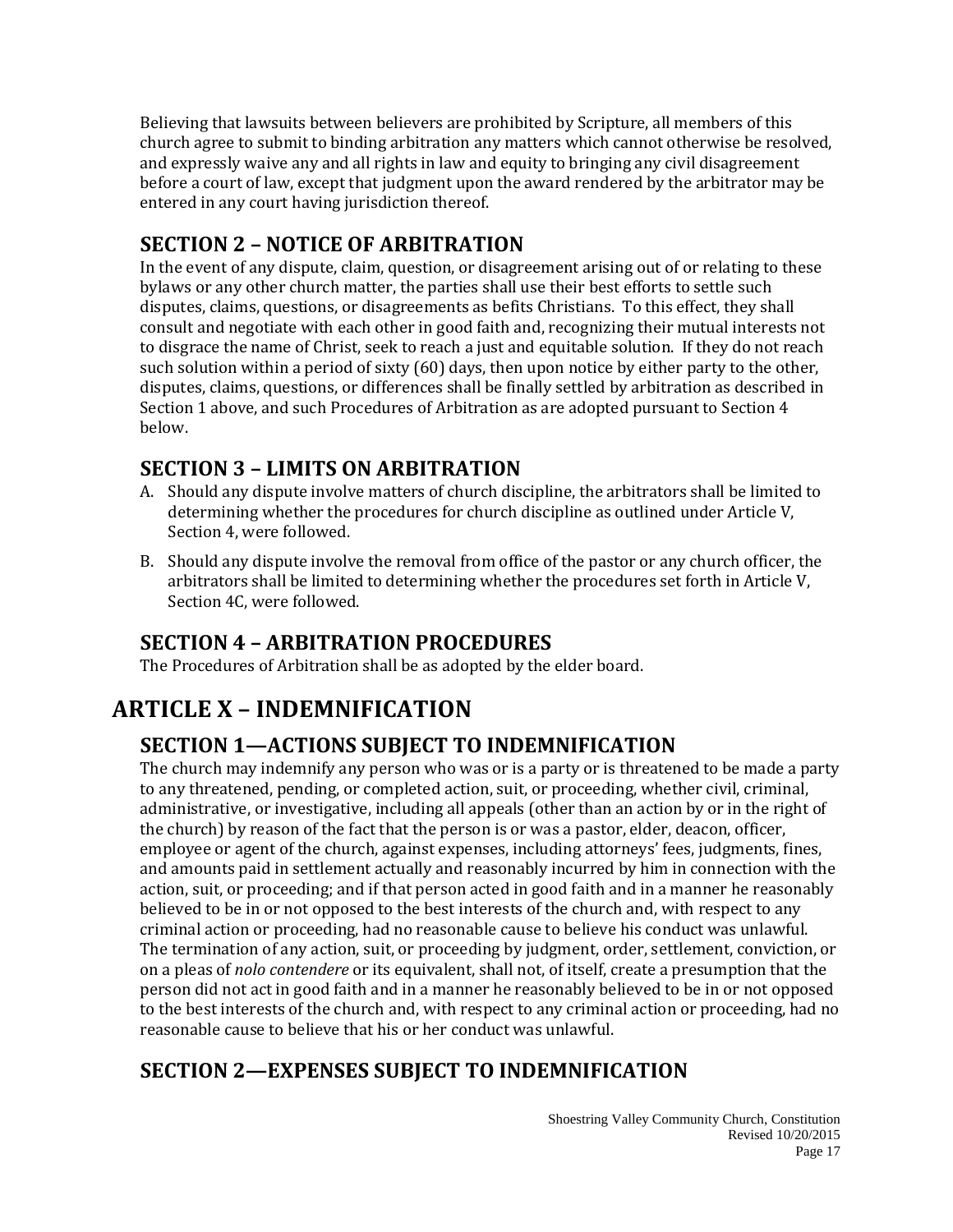If the extent that a pastor, elder, deacon, officer, employee, or agent has been successful on the merits or otherwise in defense of any action, suit, or proceeding referred to in this Article, or in defense of any claim, issue, or matter in that action, suit, or proceeding, he or she may be indemnified against expenses, including attorneys' fees, actually and reasonably incurred by him or her in connection with the action, suit, or proceeding.

## **SECTION 3—LIMITATIONS OF INDEMNIFICATION**

Any indemnification made under this Article, may be made by the church only as authorized in the specific case on a determination that indemnification of the pastor, elder, deacon, officer, employee, or agent is proper in the circumstances because he has met the applicable standard of conduct set forth in Section 1 of this Article. The determination shall be made (a) by a unanimous vote of a quorum of the elder board consisting of elders who were not and are not parties to or threatened with the action, suit, or proceeding; or, (b) if the described quorum is not obtainable or if a quorum of disinterested elders so directs, by independent counsel in a written opinion.

## **SECTION 4—TIMING OF INDEMNIFICATION**

Expenses of each person seeking indemnification under this Article, may be paid by the church as they are incurred, in advance of the final disposition of the action, suit, or proceeding, as authorized by the board of elders in the specific case, on receipt of an undertaking by or on behalf of the pastor, elder, deacon, officer, employee, or agent to repay the amount if it is ultimately determined that he or she is not qualified to be indemnified by the church.

## **SECTION 5—EXTENT OF INDEMNIFICATION**

The indemnification provided by this Article shall be deemed to be discretionary unless otherwise required as a matter of law or under any agreement or provided by insurance purchased by the church, both as to action of each person seeking indemnification under this Article in his official capacity and as to action in another capacity while holding that office, and may continue as to a person who has ceased to be a pastor, elder, deacon, officer, employee or agent and may inure to the benefit of the heirs, executors, and administrators of that person.

## **SECTION 6—INSURANCE**

The church may purchase and maintain insurance on behalf of any person who is or was a pastor, elder, deacon, officer, employee, or agent of the church against any liability asserted against him and incurred by him in that capacity, or arising out of his status in that capacity, whether or not the church would have the power to indemnify him against liability under the provisions of this Article.

# **ARTICLE XI – AMENDMENTS**

This constitution may be revised or amended by a unanimous vote of a quorum of the elder board, in accordance with the procedures followed for making major decisions as outlined in Article VI, Section 1B, 4 and Section 3 (congregational input, two weeks' advance notice, etc.).

## **ADOPTION**

This Constitution was adopted by the unanimous consent of the elder board of SVCC, in accordance with the procedures followed for making major decisions as outlined in Article VI, Section 1B, 4 and Section 3.